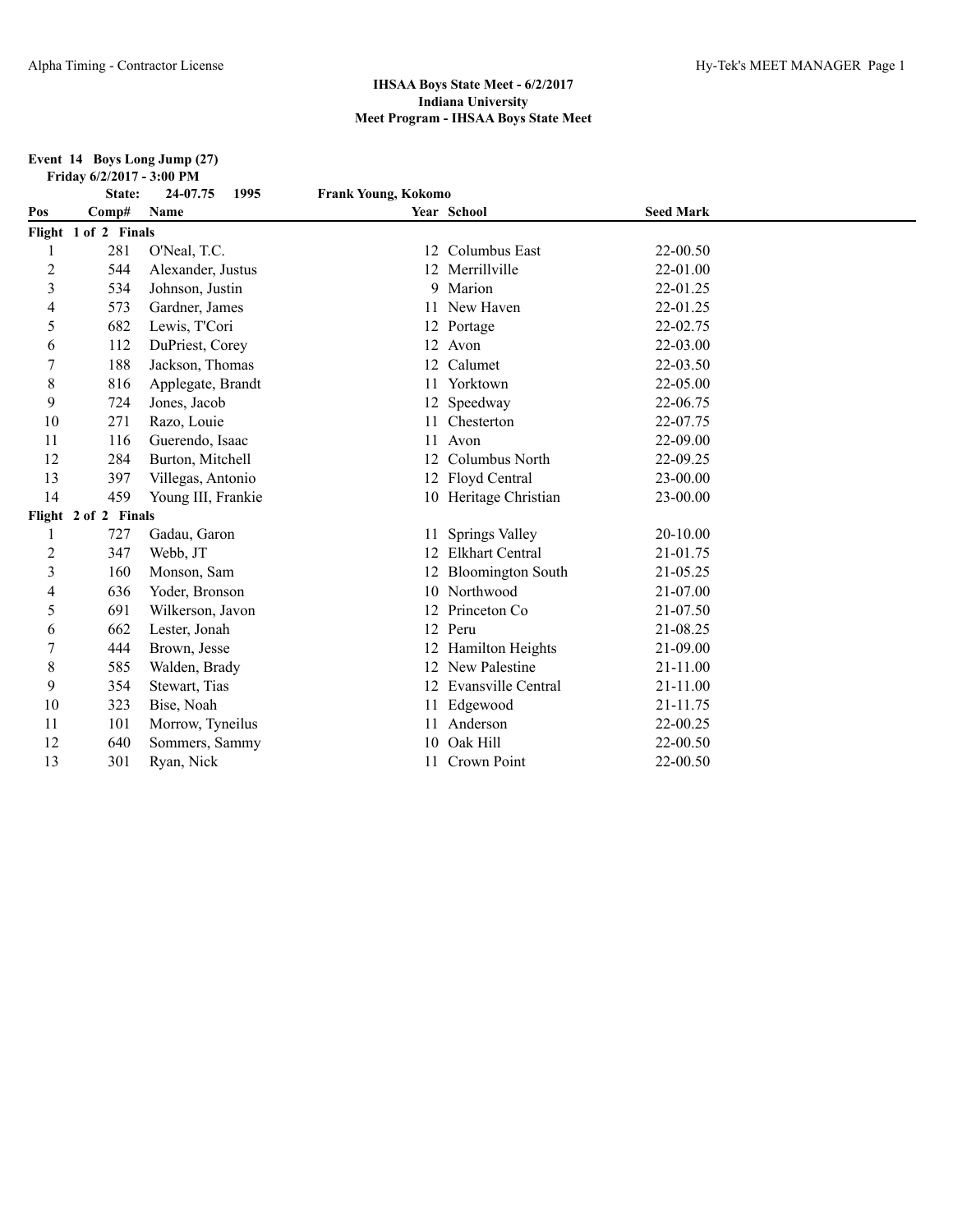**Event 16 Boys Pole Vault (27) Friday 6/2/2017 - 3:00 PM**

|                | State:               | $17 - 06$<br>2015   | <b>Deakin Volz, Bloomington South</b> |                           |                  |  |
|----------------|----------------------|---------------------|---------------------------------------|---------------------------|------------------|--|
| Pos            | Comp#                | Name                |                                       | Year School               | <b>Seed Mark</b> |  |
|                | Flight 1 of 1 Finals |                     |                                       |                           |                  |  |
|                | 468                  | Dochee, Jalen       |                                       | 12 Indianapolis           | 13-00.00         |  |
| $\overline{c}$ | 660                  | Zahner, Trey        | 12                                    | Penn                      | 13-00.00         |  |
| 3              | 167                  | Rhodes, Isaac       | 12                                    | <b>Brebeuf Jesuit</b>     | 13-00.00         |  |
| 4              | 319                  | Turner, Aren        |                                       | 11 Eastern (Gre           | 13-03.00         |  |
| 5              | 166                  | Wheatley, Eric      | 9                                     | Borden                    | 13-06.00         |  |
| 6              | 375                  | Puckett, Logan      | 11                                    | Evansville R              | 13-06.00         |  |
|                | 679                  | Bondon, Jacob       |                                       | 11 Portage                | 13-06.00         |  |
| 8              | 423                  | Hill, Ahmaud        |                                       | 12 Fort Wayne Wayne       | 13-06.00         |  |
| 9              | 744                  | Jaremczuk, Devin    |                                       | Valparaiso                | 13-06.00         |  |
| 10             | 438                  | Demoya, Lucas       | 11                                    | Goshen                    | 13-06.00         |  |
| 11             | 270                  | Raffin, Ben         | 12                                    | Chesterton                | 13-06.00         |  |
| 12             | 523                  | Stone, Nathan       | 10                                    | Lawrence North            | 13-06.00         |  |
| 13             | 511                  | Weimer, Brennen     | 12                                    | Lakeland                  | 13-09.00         |  |
| 14             | 288                  | Kleinhenz, Brigham  |                                       | Columbus North            | 13-09.00         |  |
| 15             | 812                  | Gaertner, Zach      |                                       | Whiteland Co              | 13-09.00         |  |
| 16             | 187                  | Ritz, Colton        |                                       | <b>Brownstown Central</b> | 14-00.00         |  |
| 17             | 789                  | Haack, Peyton       | 12                                    | Westfield                 | 14-03.00         |  |
| 18             | 810                  | Ballain, Jacob      | 12                                    | Whiteland Co              | 14-03.00         |  |
| 19             | 278                  | Wood, Sam           | 9                                     | Churubusco                | 14-03.00         |  |
| 20             | 318                  | Bertke, Mark        | 12                                    | East Central              | 14-06.00         |  |
| 21             | 492                  | Cappola, Anthony    | 12                                    | Jeffersonville            | 14-06.00         |  |
| 22             | 199                  | Lipe, Mitch         | 12                                    | Carmel                    | 14-06.00         |  |
| 23             | 155                  | Coryea, Jacob       |                                       | <b>Bloomington South</b>  | 14-06.00         |  |
| 24             | 398                  | Zeinemann, Kyle     | 12                                    | Floyd Central             | 15-02.00         |  |
| 25             | 200                  | Lipe, Ryan          | 12                                    | Carmel                    | 15-09.00         |  |
| 26             | 815                  | Williamson, Wiiliam | 12                                    | Winamac Community         | 16-02.00         |  |
| 27             | 426                  | Crum, Colton        |                                       | 11 Frankfort              | 16-06.00         |  |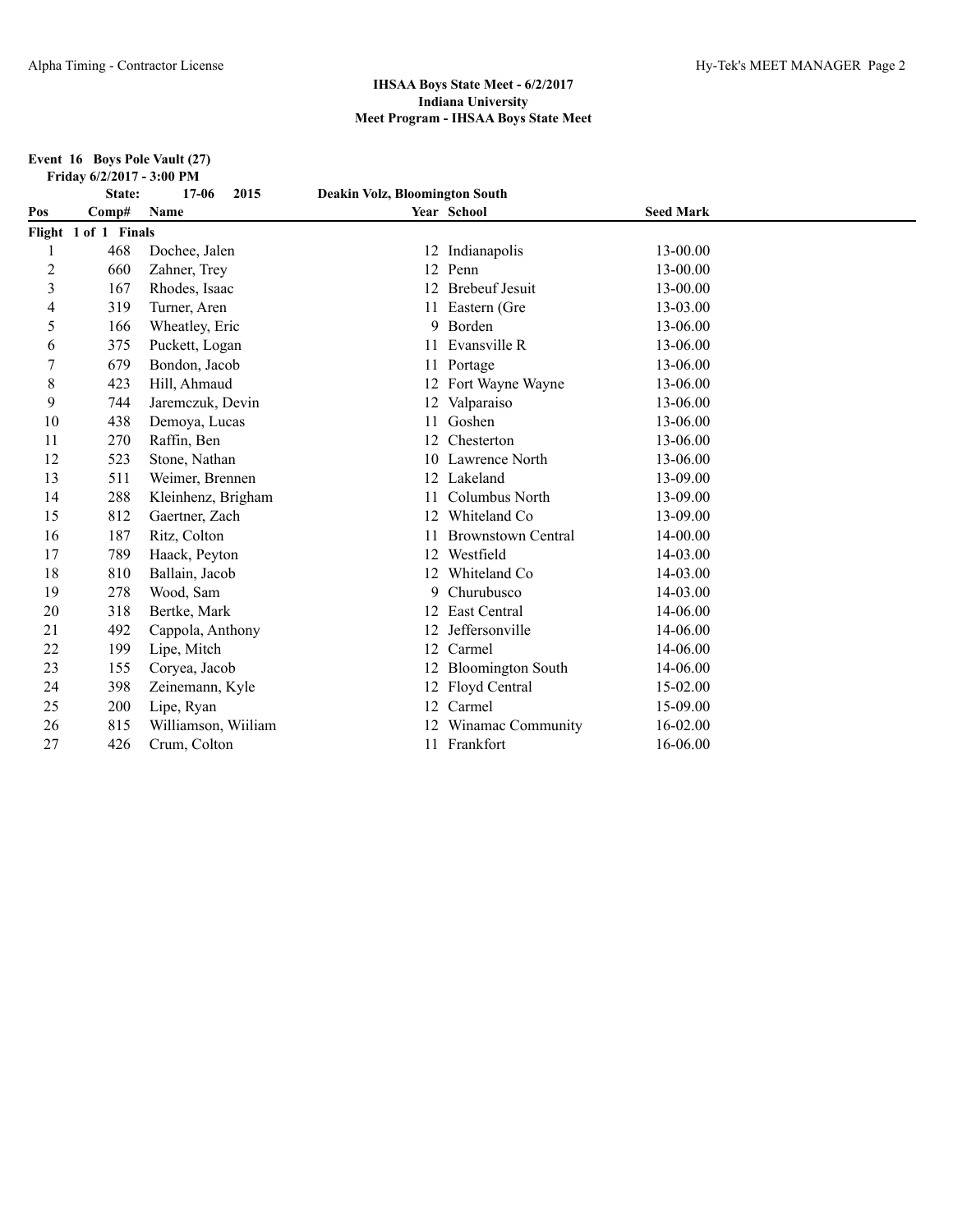#### **Event 12 Boys Discus Throw (27) Friday 6/2/2017 - 3:00 PM**

|                | State:               | 217-01<br>1993    | <b>John Schulte, Hanover Central</b> |                          |                  |  |
|----------------|----------------------|-------------------|--------------------------------------|--------------------------|------------------|--|
| Pos            | Comp#                | Name              |                                      | Year School              | <b>Seed Mark</b> |  |
|                | Flight 1 of 2 Finals |                   |                                      |                          |                  |  |
|                | 442                  | Wang, Andy        |                                      | 12 Goshen                | 147-11           |  |
| $\overline{c}$ | 561                  | Maier, Cameron    |                                      | Mt. Vernon (Posey)       | 148-04           |  |
| 3              | 273                  | Van Drie, James   | 12                                   | Chesterton               | 150-01           |  |
| 4              | 401                  | Howe, Daniel      | 12                                   | Fort Wayne B             | 150-07           |  |
| 5              | 508                  | Taylor, Michael   |                                      | Lake Central             | 152-00           |  |
| 6              | 696                  | English, Will     |                                      | 12 Roncalli              | 152-00           |  |
| 7              | 277                  | Simmons, Brayden  |                                      | Churubusco               | 152-07           |  |
| 8              | 321                  | Thompson, Jacob   |                                      | Eastside                 | 152-10           |  |
| 9              | 677                  | Kiser, Jack       | 10                                   | Pioneer                  | 155-02           |  |
| 10             | 102                  | Patterson, Jaleel |                                      | Anderson                 | 156-05.50        |  |
| 11             | 473                  | Smith, James      |                                      | Indianapolis             | 156-07           |  |
| 12             | 185                  | Thomas, Reis      |                                      | 10 Brownsburg            | 156-08           |  |
| 13             | 385                  | Kosegi, Cameron   |                                      | 12 Fishers               | 156-10           |  |
|                | Flight 2 of 2 Finals |                   |                                      |                          |                  |  |
| 1              | 179                  | Humes, Devin      |                                      | 12 Brownsburg            | 157-03           |  |
| 2              | 642                  | Mader, Donnie     |                                      | Owen Valley              | 159-00           |  |
| 3              | 821                  | Clark, Bennett    | 11                                   | Zionsville               | 159-03           |  |
| 4              | 137                  | Hughes, Brennan   |                                      | Bloomfield               | 160-02           |  |
| 5              | 156                  | Dodrill, Jonathan |                                      | <b>Bloomington South</b> | 160-08           |  |
| 6              | 399                  | Cline, Zach       |                                      | <b>Forest Park</b>       | 161-08           |  |
|                | 204                  | Sharp, Bryce      | 12                                   | Carmel                   | 161-08           |  |
| 8              | 364                  | Boots, Michael    |                                      | Evansville M             | 162-02           |  |
| 9              | 467                  | Maness, Noah      |                                      | <b>Indian Creek</b>      | 165-04           |  |
| 10             | 784                  | Gilbert, Tyler    | 11                                   | Western                  | $167 - 10$       |  |
| 11             | 811                  | Emberton, Ryder   |                                      | Whiteland Co             | 169-01           |  |
| 12             | 460                  | Ray, Nick         | 12                                   | Hobart                   | 171-00           |  |
| 13             | 609                  | Muhwanga, Chard   |                                      | North Centra             | 172-05           |  |
| 14             | 139                  | Calvin, Logan     |                                      | 12 Bloomington North     | 173-01           |  |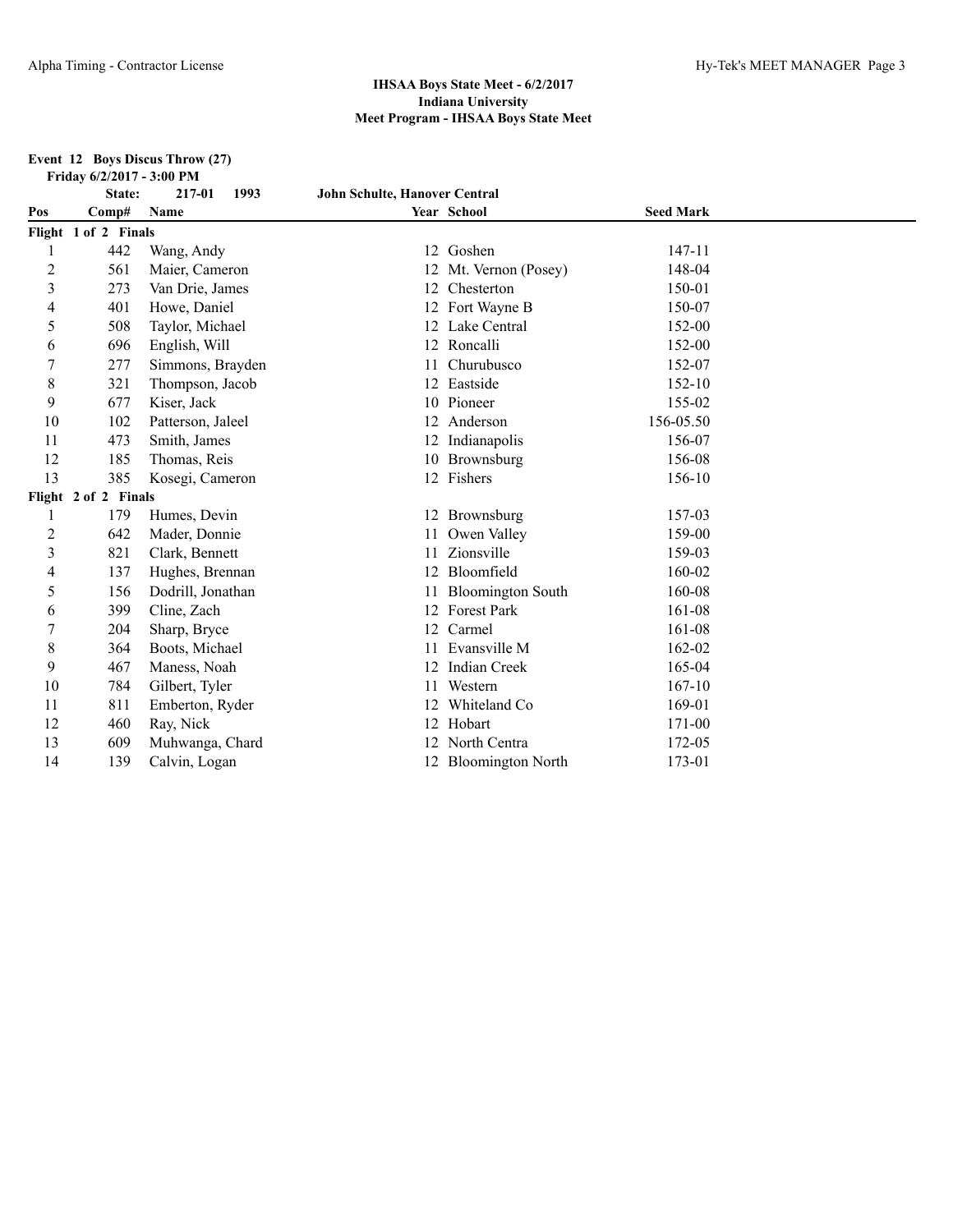**Event 13 Boys Shot Put (27) Friday 6/2/2017 - 3:30 PM**

|                | State:               | 66-08.50<br>1997  | Jeremy Allen, Pike |                           |                  |  |
|----------------|----------------------|-------------------|--------------------|---------------------------|------------------|--|
| Pos            | Comp#                | Name              |                    | Year School               | <b>Seed Mark</b> |  |
|                | Flight 1 of 2 Finals |                   |                    |                           |                  |  |
|                | 694                  | Oberhausen, Micah | 12                 | Providence                | 48-07.50         |  |
| 2              | 225                  | Bailey, Bryce     | 12                 | Castle                    | 48-09.50         |  |
| 3              | 400                  | Schuler, Andrew   | 11                 | Forest Park               | 49-05.50         |  |
| 4              | 457                  | Foster, Jeshua    |                    | 12 Heritage               | 50-03.25         |  |
| 5              | 813                  | Howard, Gavin     | 12                 | Whitko                    | 51-04.25         |  |
| 6              | 609                  | Muhwanga, Chard   | 12                 | North Centra              | 51-07.00         |  |
| 7              | 677                  | Kiser, Jack       |                    | 10 Pioneer                | 51-09.50         |  |
| 8              | 597                  | Alyea, Ethan      |                    | North Centra              | 52-03.00         |  |
| 9              | 831                  | Zinn, Grayson     | 11                 | Zionsville                | 52-04.00         |  |
| 10             | 130                  | Campbell, Isaiah  | 12                 | <b>Ben Davis</b>          | 52-08.00         |  |
| 11             | 478                  | Jillinai, Emeka   |                    | Indianapolis              | 52-11.75         |  |
| 12             | 463                  | Coolman, Jared    |                    | 12 Huntington North       | 53-00.75         |  |
| 13             | 524                  | Paris, Mason      |                    | 11 Lawrenceburg           | 53-00.75         |  |
|                | Flight 2 of 2 Finals |                   |                    |                           |                  |  |
| 1              | 441                  | Tauteris, Brock   | 11                 | Goshen                    | 53-01.00         |  |
| $\overline{2}$ | 726                  | Bates, Jacob      |                    | Springs Valley            | 53-03.50         |  |
| 3              | 245                  | Daming, Austin    | 11                 | Center Grove              | 53-03.75         |  |
| 4              | 494                  | Overton, Dayna    |                    | Jeffersonville            | 53-04.75         |  |
| 5              | 549                  | Norton, Brett     | 11                 | Merrillville              | 53-06.00         |  |
| 6              | 186                  | Barnes, Joe       |                    | <b>Brownstown Central</b> | 53-07.50         |  |
| 7              | 637                  | Blackwell, Curtis | 12                 | Norwell                   | 53-11.50         |  |
| 8              | 593                  | Hartmann, Drew    |                    | Noblesville               | 54-00.75         |  |
| 9              | 290                  | Tennyson, Coleman | 12                 | Columbus North            | 54-08.50         |  |
| 10             | 460                  | Ray, Nick         |                    | 12 Hobart                 | 55-08.50         |  |
| 11             | 811                  | Emberton, Ryder   |                    | Whiteland Co              | 57-02.00         |  |
| 12             | 553                  | Stubbs, Alfred    | 12                 | Merrillville              | 57-09.00         |  |
| 13             | 781                  | Karlaftas, George |                    | West Lafayette            | 59-01.25         |  |
| 14             | 139                  | Calvin, Logan     |                    | 12 Bloomington North      | 60-05.50         |  |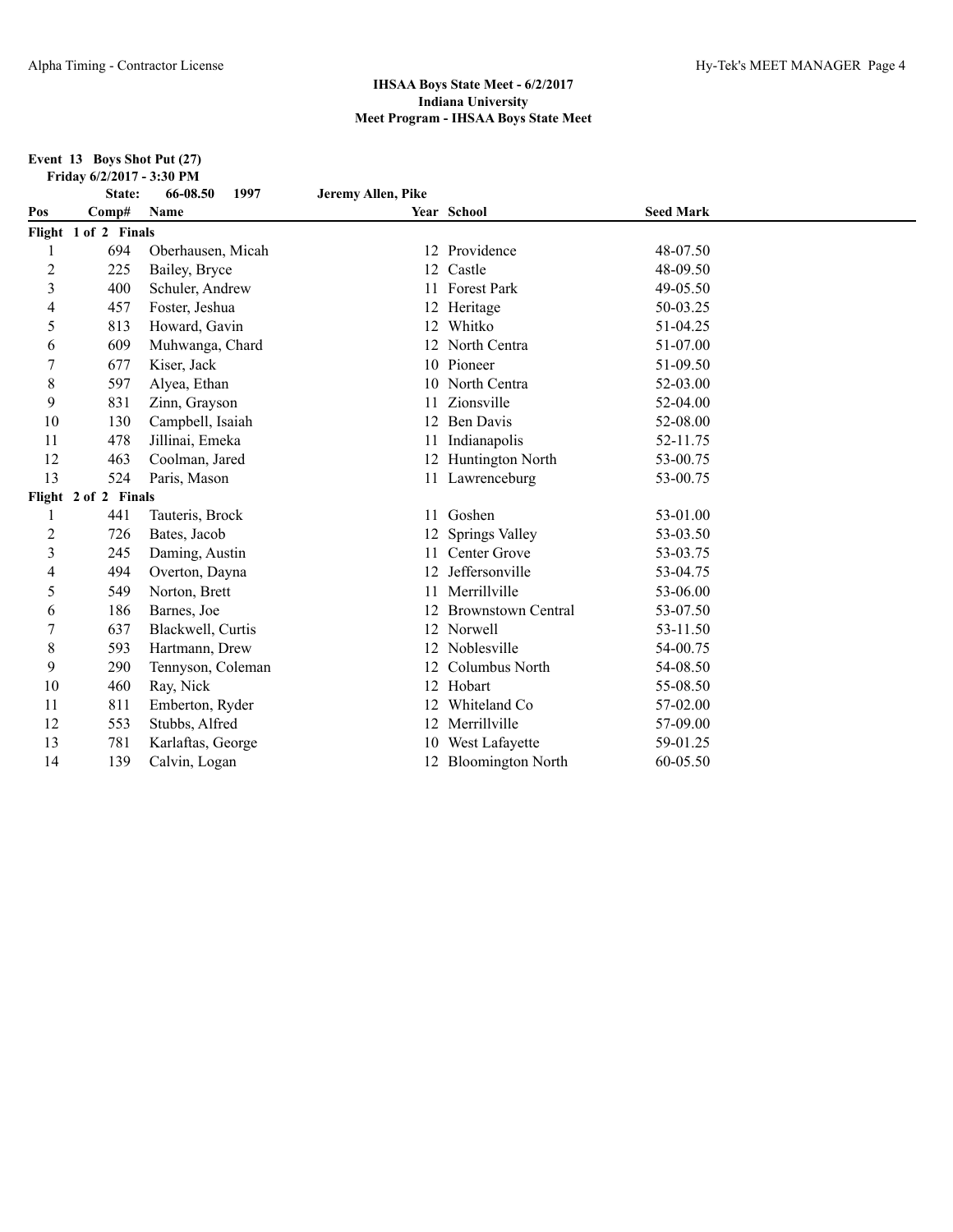|  | Event 15 Boys High Jump (27) |  |
|--|------------------------------|--|
|--|------------------------------|--|

|                         | Friday 6/2/2017 - 3:30 PM |                     |                                 |                    |                  |  |
|-------------------------|---------------------------|---------------------|---------------------------------|--------------------|------------------|--|
|                         | State:                    | $7 - 01.25$<br>1977 | <b>Jeff Woodard, New Albany</b> |                    |                  |  |
|                         | State:                    | $7 - 01.25$<br>1980 | Ron Jones, Mt Vernon            |                    |                  |  |
|                         | State:                    | 1980<br>$7 - 01.25$ | <b>Adam Shumpert, Peru</b>      |                    |                  |  |
| Pos                     | Comp#                     | Name                |                                 | Year School        | <b>Seed Mark</b> |  |
|                         | Flight 1 of 1 Finals      |                     |                                 |                    |                  |  |
| 1                       | 559                       | Hunter, Reece       | 12                              | Monrovia           | $6 - 01.00$      |  |
| $\overline{c}$          | 317                       | Wills, Kyle         | 11                              | Delta              | $6 - 01.00$      |  |
| $\overline{\mathbf{3}}$ | 702                       | Glidden, Tommy      | 12                              | Sheridan           | $6 - 01.00$      |  |
| 4                       | 670                       | Minor, Rahman       | 12                              | Pike               | $6 - 02.00$      |  |
| 5                       | 701                       | Euell, Jae          | 10                              | Shelbyville        | $6 - 02.00$      |  |
| 6                       | 739                       | Anderson, Jordan    | 10                              | Valparaiso         | $6 - 02.00$      |  |
| $\boldsymbol{7}$        | 292                       | Nickelson, Tyrell   | 12                              | Crawford County    | 6-03.00          |  |
| 8                       | 461                       | Myers, Kyle         | 12                              | Homestead          | 6-03.00          |  |
| 9                       | 493                       | Dailey, Victor      | 10                              | Jeffersonville     | $6 - 03.00$      |  |
| 10                      | 671                       | Mitchell, Lawrence  | 10                              | Pike               | $6 - 03.00$      |  |
| 11                      | 700                       | Ragon, Seth         | 12                              | Seymour            | 6-03.00          |  |
| 12                      | 573                       | Gardner, James      | 11                              | New Haven          | 6-03.00          |  |
| 13                      | 439                       | Johnson, Rummel     |                                 | 12 Goshen          | $6 - 04.00$      |  |
| 14                      | 556                       | McGill, Keyshawn    | 11                              | Michigan City      | $6 - 04.00$      |  |
| 15                      | 558                       | Jenkins, Matthew    | 11                              | Mitchell           | $6-04.00$        |  |
| 16                      | 280                       | Scharpenberg, Alex  | 10                              | Columbia City      | $6 - 04.00$      |  |
| 17                      | 281                       | O'Neal, T.C.        | 12                              | Columbus East      | $6 - 04.00$      |  |
| 18                      | 785                       | Benson, Logan       | 10                              | Western Boone      | $6 - 04.00$      |  |
| 19                      | 498                       | Pawlak, Sam         | 12                              | Jimtown            | $6-04.00$        |  |
| 20                      | 662                       | Lester, Jonah       | 12                              | Peru               | $6-04.00$        |  |
| 21                      | 299                       | McCormick, Shane    | 12                              | Crown Point        | $6 - 04.00$      |  |
| 22                      | 750                       | Branam, Kaden       | 12                              | Waldron            | $6 - 05.00$      |  |
| 23                      | 692                       | Wilkerson, Stephan  | 10                              | Princeton Co.      | $6 - 06.00$      |  |
| 24                      | 613                       | Waynescott, Ben     | 11                              | North Harrison     | $6 - 06.00$      |  |
| 25                      | 315                       | Brown, Isaac        | 11                              | Dekalb             | 6-07.00          |  |
| 26                      | 320                       | Eberle, Brandon     |                                 | 12 Eastern (Pekin) | 6-09.00          |  |
| 27                      | 678                       | Patterson, Nate     |                                 | 11 Plymouth        | $6 - 10.00$      |  |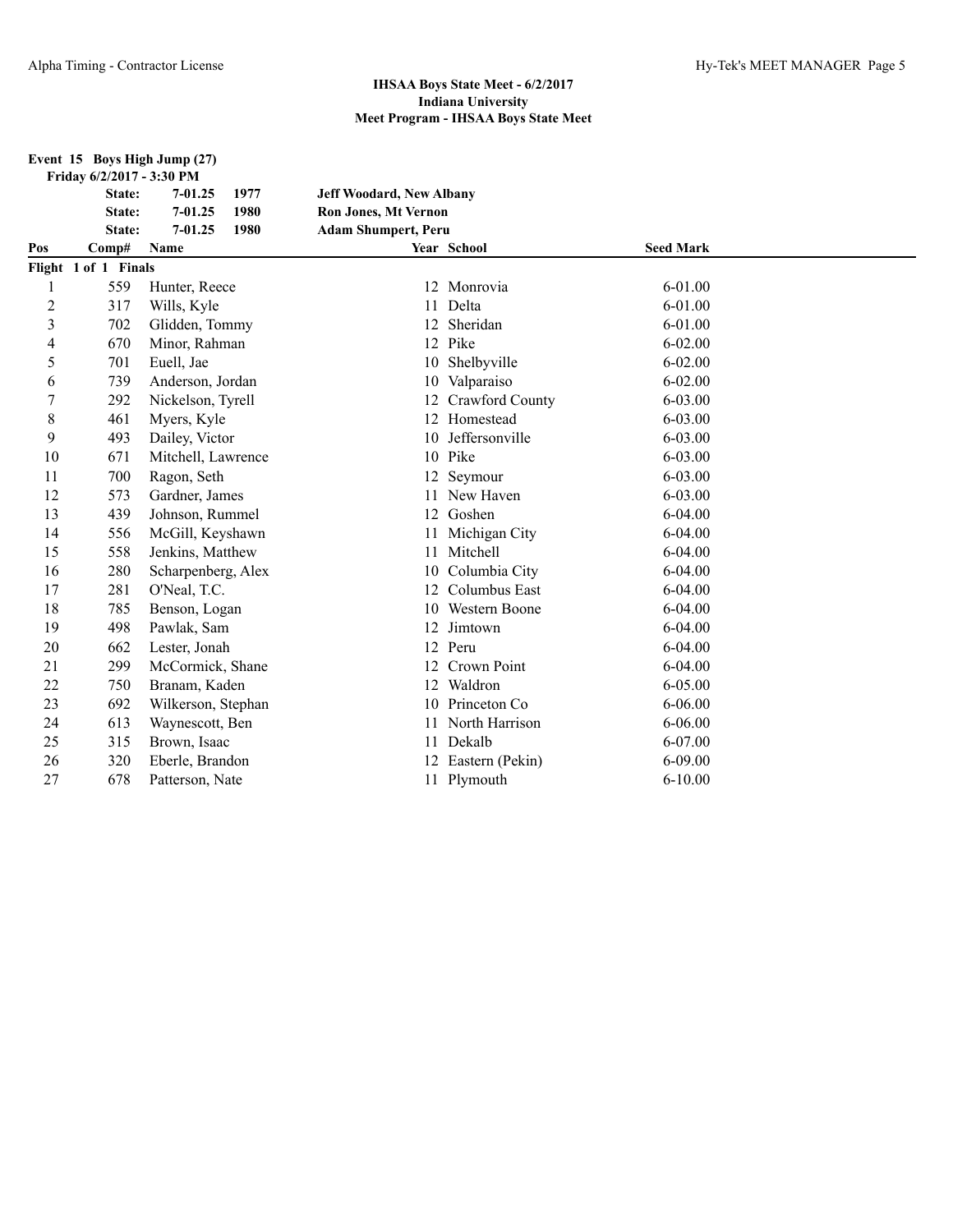# **Event 1 Boys 4x800 Meter Relay (27)**

**Friday 6/2/2017 - 4:15 PM**

**State: 7:38.62 2011 Lawrence Central, Law. Cental A Turner, C Claflin, M Steele, M Dorsey**

| Lane           | Comp#<br>Team                                             |                                                               | Relay                            | <b>Seed Time</b>                  |
|----------------|-----------------------------------------------------------|---------------------------------------------------------------|----------------------------------|-----------------------------------|
| <b>Section</b> | 1 of 2 Timed Finals                                       |                                                               |                                  |                                   |
| $3-1A$         | <b>Culver Academies</b>                                   |                                                               | A                                | 8:00.44                           |
|                | 1) #307 Bird, Callaway 11                                 | 2) #312 Krupp, Brian 12                                       | 3) #310 Dunlap, Zach 12          | 4) #313 Pursch, Shane 11          |
|                | 5) #308 Burgan, Hallin 12                                 | 6) #309 Chandler, Joe 9                                       | 7) #311 Hibbard, John Michael 12 | $8)$ #314 Setzer, Andrew 9        |
| $6-1B$         | <b>Bloomington South</b>                                  |                                                               | A                                | 8:04.22                           |
|                | 1) #152 Bomba, Bradford 12                                | 2) #163 Shishman, Matt 11                                     | 3) #165 Zinkan, Wil 10           | 4) #157 Gilpin, Tanner 12         |
|                | 5) #161 Pullon, Codie 11                                  | 6) #153 Bomba, Tyce 10                                        | 7) #164 Wisniewski, Jake 11      | 8) #158 Hood, Dawson 12           |
| $9-1C$         | Franklin Central                                          |                                                               | A                                | 8:09.08                           |
|                | 1) #427 Amberger, Noah 12                                 | 2) #433 Parrish, Michael 12                                   | 3) #429 Glass, Brendon 11        | 4) #430 Gugle, Jack 9             |
|                | 5) #431 Loobie, Caleb 11                                  | 6) #434 Parrish, Mitchell 11                                  | 7) #428 Garner, Wyatt 9          | 8) #435 Perry, Trey 12            |
| $12-1D$        | Northridge                                                |                                                               | A                                | 8:11.77                           |
|                | 1) #624 Sallee, Tanner 9                                  | 2) #616 Detwiler, Noah 10                                     | 3) #618 Kauffman, Andrew 12      | 4) #623 Riffell, Logan 12         |
|                | 5) #620 King, Jaimison 11                                 | 6) #622 Patel, Shrey 10                                       | 7) #615 Ayres, Justin 12         | 8) #626 Zmuda, Isaac 9            |
| $1-2A$         | Castle                                                    |                                                               | A                                | 7:58.91                           |
|                | 1) #229 Christopher, Brake 11                             | 2) #226 Brown, Logan 11                                       | $3)$ #231 Economou, George 10    | 4) #236 Sawyer, Jackson $10$      |
|                | 5) #235 Outlaw, Corde 10                                  | 6) #237 Scales, Matt 12                                       |                                  |                                   |
| $4-2B$         | Crown Point                                               |                                                               | A                                | 8:01.41                           |
|                | 1) #295 Hanlon, Matthew 10                                | 2) #297 Hoover, Zachary 12                                    | 3) #298 Kamstra, Aaron 11        | 4) #304 Whitaker, Josh 11         |
|                | 5) #300 Psimos, Mike 11                                   | $6$ ) #303 Torreano, James 11                                 | 7) #302 Slaven, Logan 10         | 8) #306 Woodrick, Dylan 9         |
| $7-2C$         | Lowell                                                    |                                                               | $\mathbf{A}$                     | 8:05.15                           |
|                | 1) #532 Rosas, Fernando 11                                | 2) #533 Sanchez, Gabriel 9                                    | $3)$ #528 Fontanez, Lucas 12     | 4) #529 Hudak, Dustin 10          |
|                | 5) #530 Joseph, Adam 12                                   | 6) #531 Love, Elijah 10                                       | 7) #526 Boyer, Hunter 12         | 8) #527 Fleming, Alec 11          |
| $10-2D$        | Center Grove                                              |                                                               | A                                | 8:09.59                           |
|                | 1) #257 Mills, Steven 11                                  | 2) #259 Russell, Andrew 12                                    | 3) #252 Jones, Christopher 11    | 4) #253 Libke, Zane 12            |
|                | 5) #246 Ellis, Nick 11                                    | 6) #258 Russell, Adam 12                                      | 7) #251 Humphrey, Evan $12$      | 8) #260 Wilson, Nick 9            |
| $13-2E$        | <b>Elkhart Central</b>                                    |                                                               | A                                | 8:12.67                           |
|                | 1) #345 Taylor, Christian 11                              | 2) #335 Delks, Adam 11                                        | 3) #344 Soto, Elias 10           | 4) #342 Perez, Luis 11            |
|                | 5) #334 Byrd, Nathan 9                                    | 6) #339 Hasler, Oliver 10                                     | 7) #336 Dibley, Nathan 10        | 8) #346 Vega-Guzman, Brayan 11    |
| $2-3A$         | <b>Brown County</b>                                       |                                                               | A                                | 7:59.21                           |
|                | 1) #175 Wyman, Wyatt 11                                   | 2) #173 Lawson, Job 12                                        | 3) #174 McPheeters, Jackson 10   | 4) #170 Keefauver, Isaiah 11      |
|                | 5) #172 Kilburn, Tim 9                                    | 6) #171 Kilburn, Nathan 12                                    | 7) #169 Dolph, Marino 10         |                                   |
| $5-3B$         | New Albany                                                |                                                               | A                                | 8:01.84                           |
|                | 1) #565 Camble, Michah 10                                 | $2)$ #566 Cosby, Brayden 10                                   | 3) #570 Taylor, Shon 12          | 4) #568 Haller, James 12          |
|                | 5) #569 Kaiser, Kolt 9                                    | 6) #567 Gonzalez Cordova, Angelo 97) #571 Teague, Nicklaus 10 |                                  | 8) #572 Wallingford, Alexander 10 |
| 8-3C           | Lawrence North                                            |                                                               | A                                | 8:05.40                           |
|                | 1) #517 Majercak, Will 12                                 | 2) #514 Arnold, Kenny 11                                      | 3) #520 Petroy, Nick 11          | 4) #521 Reid, Will 12             |
|                | 5) #519 Morita-mullaney, Micah 11 6) #516 Harris, Kyle 12 |                                                               | $(7)$ #515 Grese, Benjamin 12    | 8) #522 Rudolph, DJ 12            |
| $11-3D$        | Valparaiso                                                |                                                               | A                                | 8:11.02                           |
|                | 1) #742 Fullenkamp, Logan 11                              | 2) #745 Lyp, Thomas 12                                        | 3) #748 Smith, Nathaniel 10      | 4) #746 Martinez, Carlos 11       |
|                | 5) #741 Cavanaugh, Matthew 11                             | 6) #743 Huber, Collin 11                                      | 7) #740 Angert, Joe 10           | 8) #749 Tonne, Nick 11            |
|                |                                                           |                                                               |                                  |                                   |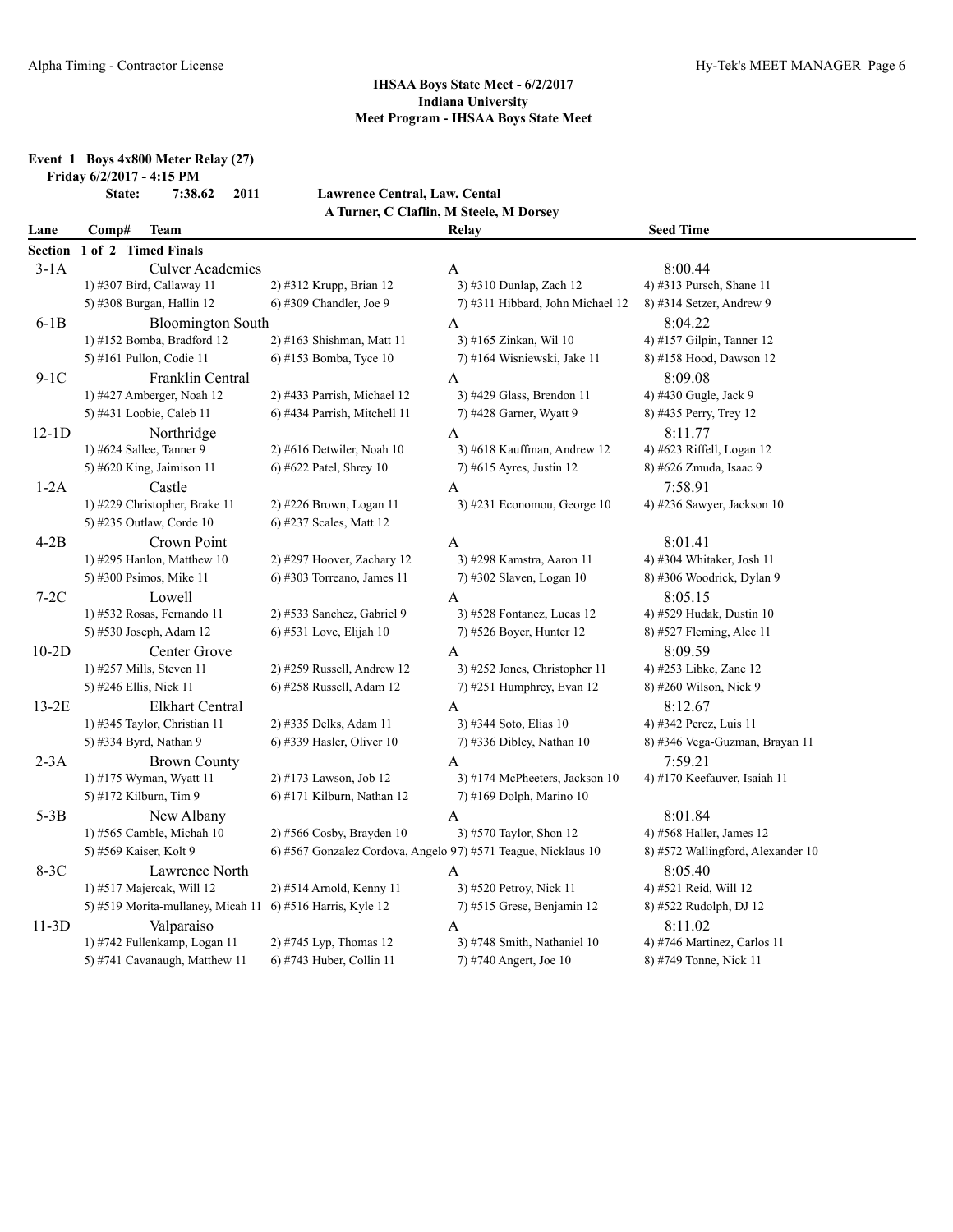## **Section 2 of 2 Timed Finals...(Event 1 Boys 4x800 Meter Relay (27))**  $3-1$ A 7:53.69 1) #389 Meyer, Ethan 10 2) #393 Roth, Joshua 12 3) #394 Runion, Andrew 12 4) #396 Werling, Peter 12 5) #392 Reyes, Brandon 11 6) #386 Kuhn, Samuel 11 7) #387 Kurtock, Sean 11 8) #384 Kinsel, Jack 12 6-1B Pendleton Heights A 7:54.64 1) #644 Jones, Milan 10 2) #648 Parker, Wren 12 3) #649 Upton, Luke 10 4) #645 Jones, Parker 12 5) #647 Martin, Caleb 10 6) #643 Cauley, Nolan 12 7) #646 Leicht, Seth 10 8) #650 Wenning, Jayden 10 9-1C Fort Wayne Northrop A 7:55.19 1) #403 Auer, Trstan 12 2) #408 Royal, Jalen 12 3) #405 Brokaw, Jack 10 4) #407 Derickson, Nick 11 5) #404 Bayne, Conner 10 6) #839 Saleh, Husam 10 7) #840 Starnes, Dustin 12 12-1D Westview A 7:56.63 1) #805 Miller, Derek 12 2) #806 Schwartz, Anthony 9 3) #807 Stoltzfus, Richmond 11 4) #808 Yoder, Matthew 11 5) #855 Jones, Abraham 11 6) #856 Miller, Martin 09 7) #857 Nowicki, Dylan 09 8) #858 Yoder, Kent 10 1-2A Carmel A 7:50.24 1) #189 Balda, Jon 12 2) #197 Harris, Trey 11 3) #198 Konow, Eli 9 4) #206 Tomozawa, Kenji 12 5) #194 Gastineau, Thomas 10 6) #195 Grant, Keelan 11 7) #202 Murphy, Colin 11 8) #196 Gudgel, Spencer 11 4-2B Jasper A 7:53.75 1) #484 Kilian, Cale 12 2) #480 Backer, Tristan 11 3) #490 Smith, Will 10 4) #482 Kaiser, Corbin 12 5) #486 Miller, Jackson 9 6) #488 O'Neil, Drew 9 7) #483 Kaiser, Mitchell 9 7-2C North Central (Indianapolis) A 7:55.01 1) #601 Deem-Loureiro, Jonathan 10 2) #602 Faler, Adam 12 3) #611 Weber, Isaac 11 4) #605 Lough, Jacob 11 5) #607 Martin, Jacob 12 6) #608 McGoff, Adam 11 7) #603 Hunter, Ian 11 8) #612 Whitnell, Anderson 11 10-2D Carroll (Fort Wayne) A 7:55.39 1) #210 Meyer, Carter 12 2) #211 Powers, Cole 10 3) #215 Thompson, Draven 10 4) #216 Winters, Dawson 12 5) #832 Clements, Braden 12 6) #833 Goetz, Connor 11 7) #834 Miser, Weston 10 8) #835 Waldron, Cory 10 13-2E Terre Haute South Vigo A 7:58.19 1) #735 Kline, Carson 11 2) #732 Hannaford, Ryan 12 3) #730 Barger, Griffin 12 4) #731 Haley, Thomas 12 5) #734 Ivaturi, Ninadh 12 6) #736 Price, Dylan 12 2-3A Zionsville  $\overline{A}$  A 7:52.79 1) #817 Argentine, Thomas 12 2) #818 Browning, Evan Tate 11 3) #826 McCullough, David 11 4) #830 Romanyk, Joseph 10 5) #827 Pacovsky, Ripken 12 6) #820 Cash, Adam 11 7) #829 Pratt, Robert 9 8) #825 Martin, Jackson 12  $5-3B$  Avon  $A$  7:54.58 1) #105 Abramson, Keith 11 2) #118 King, Madison 12 3) #115 Grealish, Rhys 12 4) #124 Wakefield, Hunter 11 5) #119 Kleyn, Zach 12 6) #107 Briggs, Jazz 12 7) #110 Demerly, Mitchell 12 8) #114 Gill, Nick 12 8-3C New Palestine A 7:55.02<br>
1) #576 Corey, Spencer 12 2) #577 Crowder, Chase 12 3) #579 Eagleson, Caleb 12 4) #584 Voelz, Samuel 12 3) #579 Eagleson, Caleb 12 5) #574 Austin, Drew 10 6) #582 Kirklin, Aaron 12 7) #578 Dobbins, Connor 11 8) #586 Westrate, Ethan 11 11-3D Westfield A 7:56.37 1) #786 Bennett, Aaron 12 2) #791 Herrell, Desmond 12 3) #793 Leahy, Nicholas 11 4) #797 Mears, Jacob 11 5) #788 Gutwein, Max 10 6) #798 Miller, Charlie 11 7) #787 Douthit, Noah 10 8) #800 Novak, Samuel 10 14-3E Huntington North A 7:58.61 1) #462 Chesterman, Elijah 12 2) #465 Spahr, Brock 10 3) #466 Wiedenhoeft, Alex 12 4) #464 Konz, Kasey 11 5) #851 Hendryx, Aaron 11 6) #852 Jones, Cody 12 7) #853 Smith, Garret 12 8) #854 Whicker, JJ 11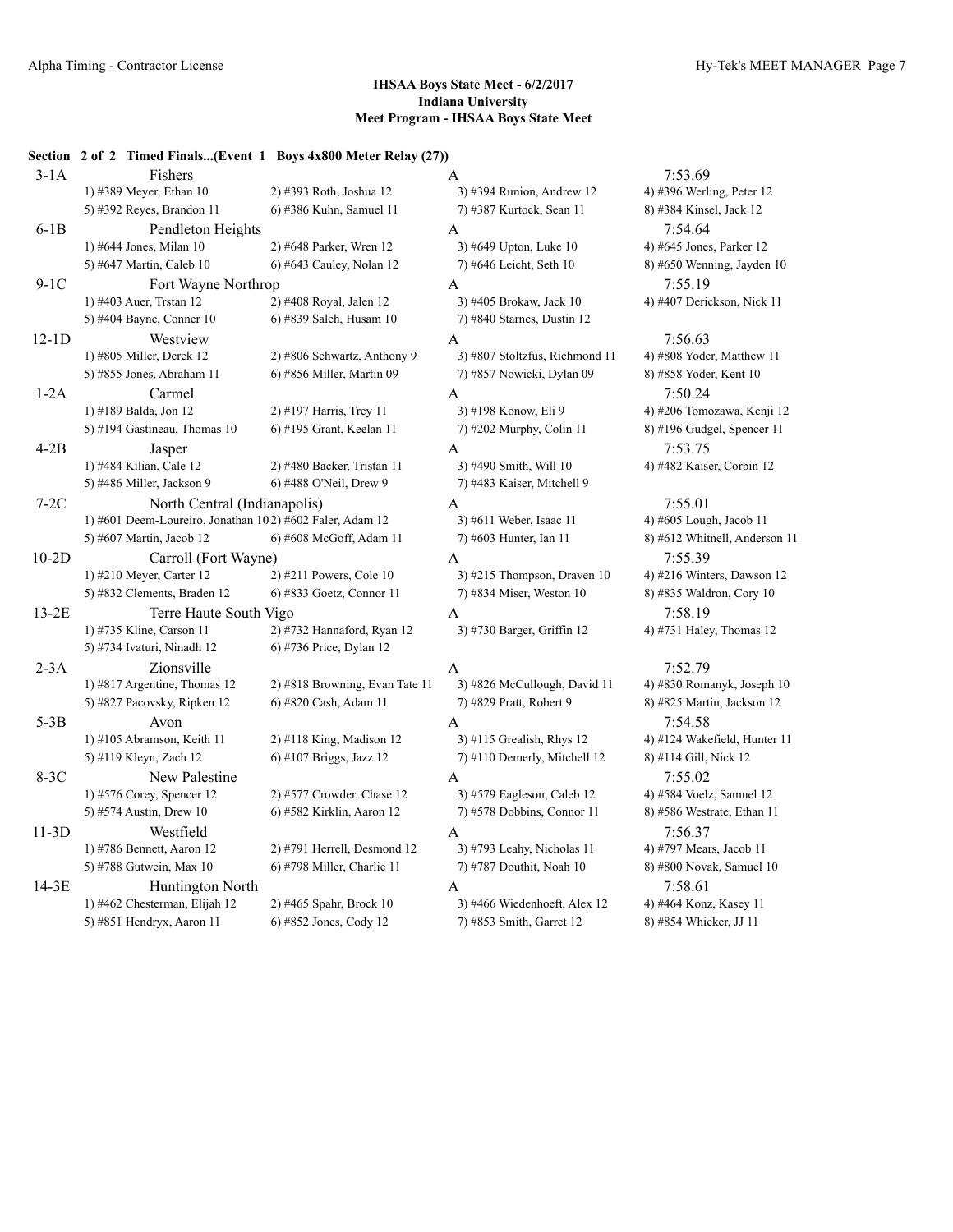#### **Event 2 Boys 100 Meter Dash (28)**

**9 Advance: Top 1 Each Heat plus Next 5 Best Times**

**Friday 6/2/2017 - 5:00 PM**

|                | State:                        | 10.31<br>1981      | Jerome Harrison, Jeffersonville |                     |                  |  |
|----------------|-------------------------------|--------------------|---------------------------------|---------------------|------------------|--|
| Lane           | Comp#                         | Name               |                                 | Year School         | <b>Seed Time</b> |  |
|                | Heat 1 of 4 Prelims           |                    |                                 |                     |                  |  |
| $\overline{2}$ | 366                           | Rheinlander, Chase | 11                              | Evansville M        | 11.08            |  |
| 3              | 264                           | Corzan, Braden     | 11                              | Chesterton          | 10.99            |  |
| 4              | 358                           | Mcbride, Noah      | 12                              | Evansville H        | 10.86            |  |
| 5              | 208                           | Becker, Justin     |                                 | 11 Carroll (For     | 10.63            |  |
| 6              | 653                           | Doty, Andy         | 11                              | Penn                | 10.89            |  |
| 7              | 347                           | Webb, JT           |                                 | 12 Elkhart Central  | 11.00            |  |
| 8              | 506                           | Pavloski, Antonio  |                                 | 12 Lake Central     | 11.09            |  |
|                | Prelims<br>Heat 2 of 4        |                    |                                 |                     |                  |  |
| $\overline{c}$ | 782                           | Roach, Ethan       |                                 | 11 West Vigo        | 11.06            |  |
| 3              | 610                           | Ware, Isaiah       |                                 | 12 North Centra     | 10.95            |  |
| 4              | 212                           | Schmeling, Jordan  |                                 | 12 Carroll (For     | 10.85            |  |
| 5              | 425                           | Young, Craig       |                                 | 10 Fort Wayne Wayne | 10.63            |  |
| 6              | 518                           | Mason, Deangelo    | 12                              | Lawrence North      | 10.92            |  |
|                | 214                           | Tapp, Connor       |                                 | 12 Carroll (For     | 11.03            |  |
| 8              | 397                           | Villegas, Antonio  |                                 | 12 Floyd Central    | 11.16            |  |
|                | <b>Heat 3 of 4 Prelims</b>    |                    |                                 |                     |                  |  |
| $\overline{c}$ | 809                           | Lee, Jesiah        |                                 | 12 Wheeler          | 11.06            |  |
| 3              | 419                           | Adams, Aarik       |                                 | 10 Fort Wayne Wayne | 10.95            |  |
| 4              | 674                           | Shaw, Jarel        |                                 | 12 Pike             | 10.84            |  |
| 5              | 254                           | Mason, Grant       |                                 | 12 Center Grove     | 10.78            |  |
| 6              | 448                           | Malone, Noah       | 9                               | <b>Hamilton Sou</b> | 10.93            |  |
| 7              | 205                           | Smith, Nick        |                                 | 12 Carmel           | 11.03            |  |
| 8              | 728                           | Pantiere, Isiah    |                                 | 10 Springs Valley   | 11.17            |  |
|                | Heat 4 of 4<br><b>Prelims</b> |                    |                                 |                     |                  |  |
| $\overline{c}$ | 432                           | Markland, Kyle     |                                 | 11 Franklin Central | 11.05            |  |
| 3              | 284                           | Burton, Mitchell   |                                 | 12 Columbus North   | 10.95            |  |
| 4              | 200                           | Lipe, Ryan         |                                 | 12 Carmel           | 10.80            |  |
| 5              | 116                           | Guerendo, Isaac    |                                 | Avon                | 10.79            |  |
| 6              | 764                           | Sheard, Tyland     |                                 | Warren Central      | 10.94            |  |
| 7              | 348                           | Chigwada, Wisdom   |                                 | 12 Elkhart Memorial | 11.05            |  |
| 8              | 699                           | Brishaber, Evan    |                                 | 11 Salem            | 11.17            |  |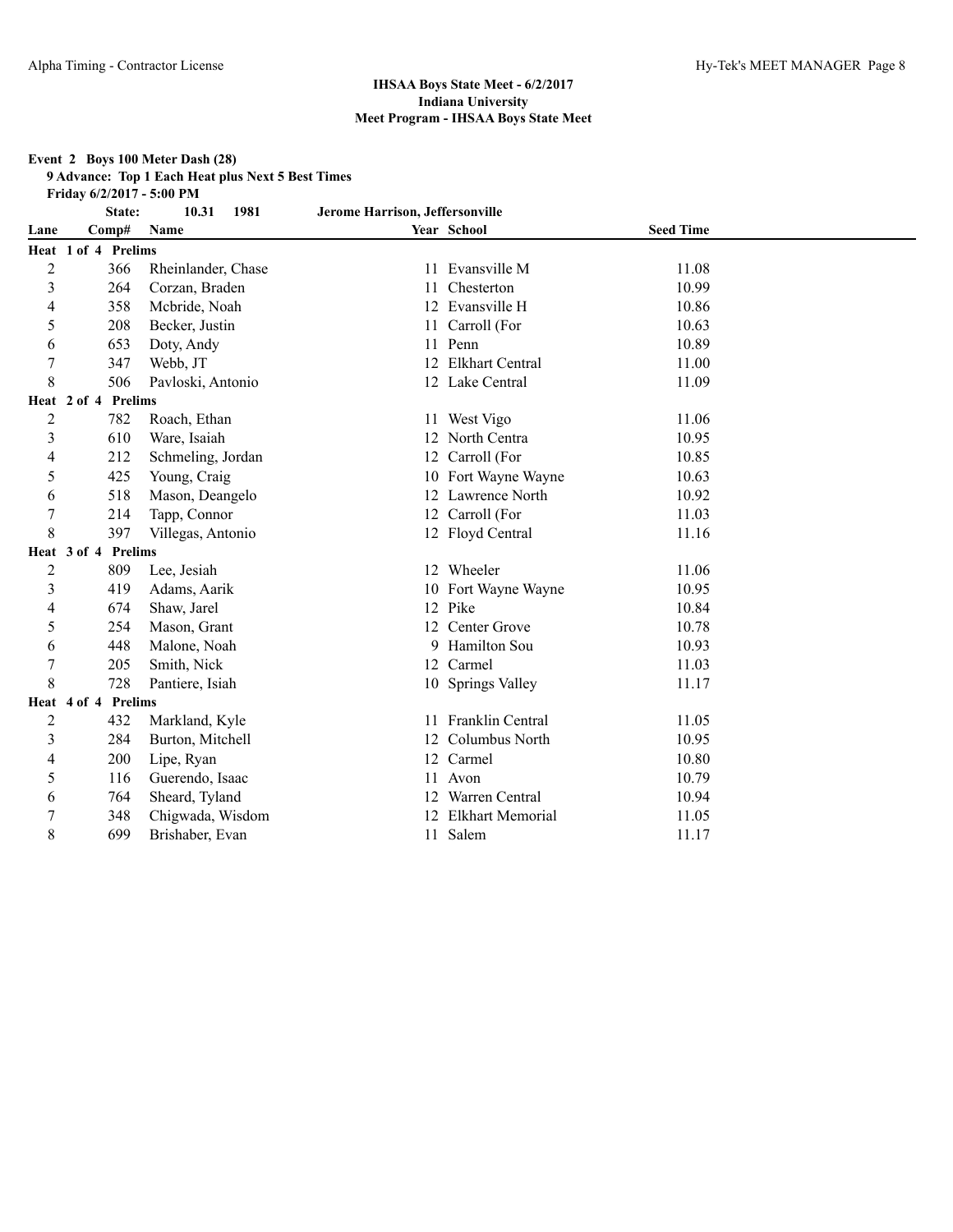#### **Event 3 Boys 110 Meter Hurdles (27)**

**9 Advance: Top 2 Each Heat plus Next 3 Best Times**

**Friday 6/2/2017 - 5:15 PM**

| <b>State:</b> | 13.64 1976 | Jerry Hill, Arsenal Technical |
|---------------|------------|-------------------------------|

| Lane                    | Comp#               | <b>Name</b>        |    | Year School             | <b>Seed Time</b> |
|-------------------------|---------------------|--------------------|----|-------------------------|------------------|
|                         | Heat 1 of 3 Prelims |                    |    |                         |                  |
| 1                       | 510                 | Raatz, Tanner      |    | 12 Lakeland             | 15.16            |
| $\overline{2}$          | 458                 | Snyder, Jacob      |    | 12 Heritage Christian   | 14.93            |
| $\overline{\mathbf{3}}$ | 436                 | Wilkins, Raekwon   | 12 | <b>Franklin Central</b> | 14.68            |
| 4                       | 753                 | Baryoh, Moses      | 12 | Warren Central          | 14.53            |
| 5                       | 680                 | Finley, Daveon     |    | 12 Portage              | 14.31            |
| 6                       | 374                 | Cunningham, Stacen | 11 | Evansville R            | 14.60            |
| 7                       | 154                 | Budde, Kaleb       |    | 12 Bloomington South    | 14.77            |
| $\,$ 8 $\,$             | 279                 | Lloyd, Owen        | 12 | <b>Clinton Prairie</b>  | 14.93            |
| 9                       | 497                 | Kerrn, Ken         |    | 12 Jimtown              | 15.18            |
|                         | Heat 2 of 3 Prelims |                    |    |                         |                  |
| 1                       | 733                 | Hills, Seth        |    | 12 Terre Haute          | 15.03            |
| $\overline{2}$          | 481                 | DeWitt, Sam        | 11 | Jasper                  | 14.92            |
| $\overline{\mathbf{3}}$ | 828                 | Paden, Eric        | 11 | Zionsville              | 14.67            |
| 4                       | 703                 | Gonzalez, Tremaine | 11 | <b>Silver Creek</b>     | 14.48            |
| 5                       | 693                 | Ettel, Tyler       |    | 12 Providence           | 14.40            |
| 6                       | 248                 | Goines, Christian  | 12 | Center Grove            | 14.63            |
| $\overline{7}$          | 606                 | Maguire, Cole      |    | 11 North Centra         | 14.83            |
| $\,$ 8 $\,$             | 103                 | Webster, Jaien     |    | 11 Anderson             | 14.93            |
| 9                       | 104                 | Williams, Cameron  |    | 10 Andrean              | 15.27            |
|                         | Heat 3 of 3 Prelims |                    |    |                         |                  |
| 1                       | 557                 | Mackowicz, Seth    |    | 12 Mishawaka            | 15.01            |
| $\overline{c}$          | 634                 | Stump, Jacob       |    | 12 Northwood            | 14.91            |
| $\overline{\mathbf{3}}$ | 664                 | Black, Daryl       | 11 | Pike                    | 14.64            |
| $\overline{4}$          | 409                 | Vaughn, Shaton     | 11 | Fort Wayne N            | 14.45            |
| 5                       | 754                 | Byrdsong, Bryce    | 12 | Warren Central          | 14.41            |
| 6                       | 614                 | Wiggins, Josh      |    | 12 North Posey          | 14.63            |
| 7                       | 421                 | Daniels, Zach      | 12 | Fort Wayne Wayne        | 14.86            |
| $\,$ 8 $\,$             | 499                 | Boehm, Cooper      |    | 10 Lafayette Ce         | 14.94            |
| 9                       | 747                 | Parks, Kullen      |    | 12 Valparaiso           | 15.43            |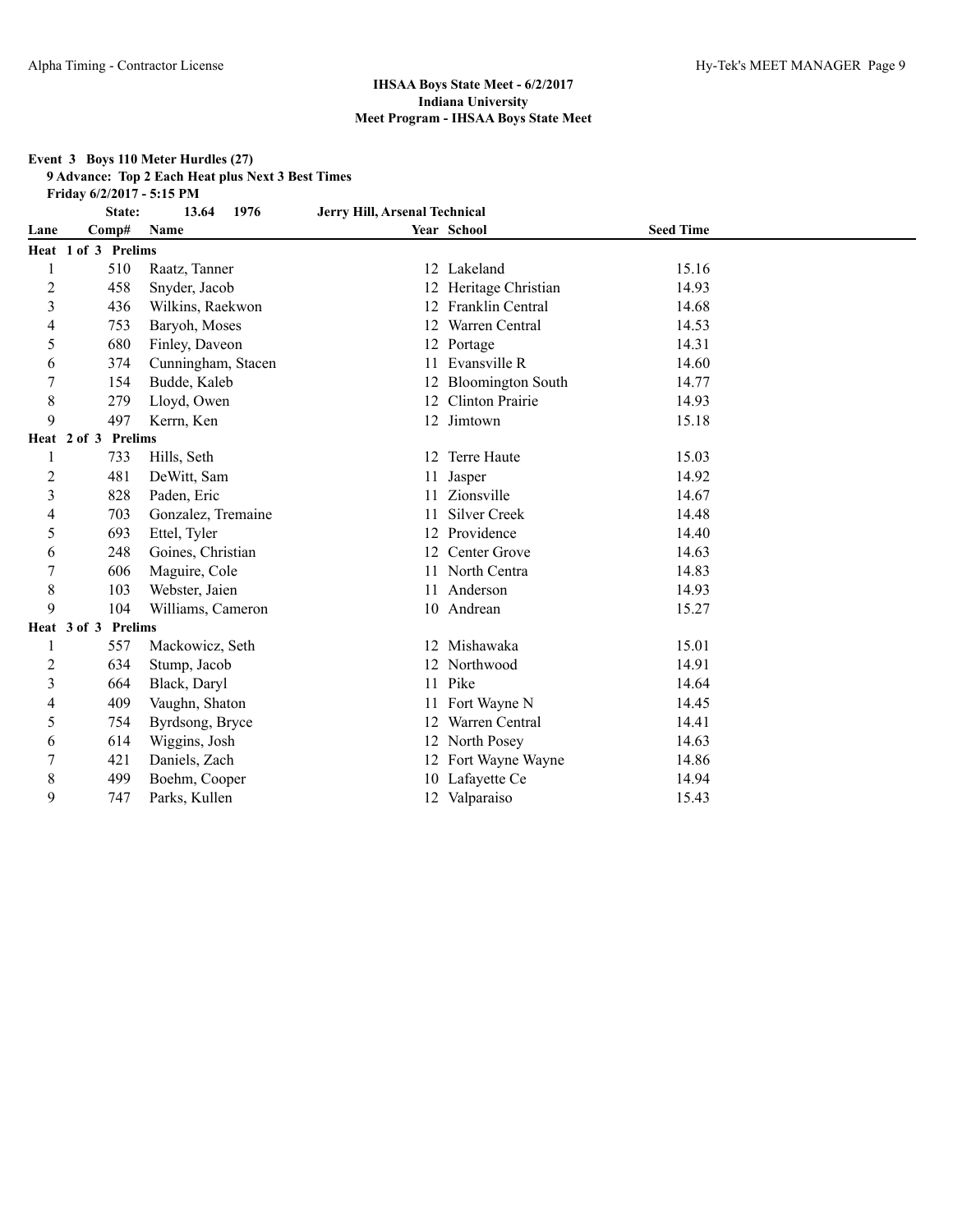**Event 4 Boys 200 Meter Dash (28)**

**Top 9 Advance by Time**

**Friday 6/2/2017 - 5:40 PM**

|                | State:              | 1982<br>21.10        | <b>Jeffrey Patrick, Gary Roosevelt</b> |                       |                  |  |
|----------------|---------------------|----------------------|----------------------------------------|-----------------------|------------------|--|
| Lane           | Comp#               | Name                 |                                        | Year School           | <b>Seed Time</b> |  |
|                | Heat 1 of 4 Prelims |                      |                                        |                       |                  |  |
| $\overline{2}$ | 653                 | Doty, Andy           |                                        | 11 Penn               | 22.61            |  |
| 3              | 716                 | Mappes, Andrew       |                                        | 12 Southport          | 22.44            |  |
| 4              | 208                 | Becker, Justin       |                                        | 11 Carroll (For       | 21.75            |  |
| 5              | 209                 | Brock, Jarod         |                                        | 10 Carroll (For       | 22.08            |  |
| 6              | 518                 | Mason, Deangelo      |                                        | 12 Lawrence North     | 22.19            |  |
| 7              | 782                 | Roach, Ethan         |                                        | 11 West Vigo          | 22.45            |  |
| 8              | 772                 | Larsh, Tristan       |                                        | 11 Warsaw Community   | 22.66            |  |
|                | Heat 2 of 4 Prelims |                      |                                        |                       |                  |  |
| $\overline{2}$ | 425                 | Young, Craig         |                                        | 10 Fort Wayne Wayne   | 22.56            |  |
| 3              | 563                 | Young, Eliseus       | 11                                     | Muncie Central        | 22.43            |  |
| 4              | 254                 | Mason, Grant         |                                        | 12 Center Grove       | 21.78            |  |
| 5              | 795                 | Manley, Evan         |                                        | 12 Westfield          | 22.04            |  |
| 6              | 390                 | Moss, Jalen          |                                        | 12 Fishers            | 22.27            |  |
| 7              | 506                 | Pavloski, Antonio    |                                        | 12 Lake Central       | 22.45            |  |
| 8              | 728                 | Pantiere, Isiah      |                                        | 10 Springs Valley     | 22.67            |  |
|                | Heat 3 of 4 Prelims |                      |                                        |                       |                  |  |
| $\overline{c}$ | 372                 | Mosteller, Alexander |                                        | 11 Evansville North   | 22.55            |  |
| 3              | 756                 | Glenn, Brian         | 11                                     | Warren Central        | 22.34            |  |
| 4              | 264                 | Corzan, Braden       |                                        | Chesterton            | 21.92            |  |
| 5              | 116                 | Guerendo, Isaac      | 11                                     | Avon                  | 21.99            |  |
| 6              | 263                 | Biokoro, Ejiroghene  |                                        | 12 Chesterton         | 22.32            |  |
| $\overline{7}$ | 432                 | Markland, Kyle       | 11                                     | Franklin Central      | 22.46            |  |
| 8              | 148                 | Sterner, Kobe        |                                        | 11 Bloomington North  | 22.81            |  |
|                | Heat 4 of 4 Prelims |                      |                                        |                       |                  |  |
| $\overline{c}$ | 101                 | Morrow, Tyneilus     | 11                                     | Anderson              | 22.54            |  |
| 3              | 190                 | Baxter, Isaiah       |                                        | Carmel                | 22.34            |  |
| 4              | 358                 | Mcbride, Noah        |                                        | 12 Evansville H       | 21.95            |  |
| 5              | 758                 | Hodge, Jordan        |                                        | 10 Warren Central     | 21.98            |  |
| 6              | 562                 | Peerman, Austin      |                                        | 11 Mt. Vernon (Posey) | 22.32            |  |
| 7              | 109                 | Carter, Jaban        | 11                                     | Avon                  | 22.54            |  |
| 8              | 814                 | Wilson, Alex         |                                        | 11 Whitko             | 22.87            |  |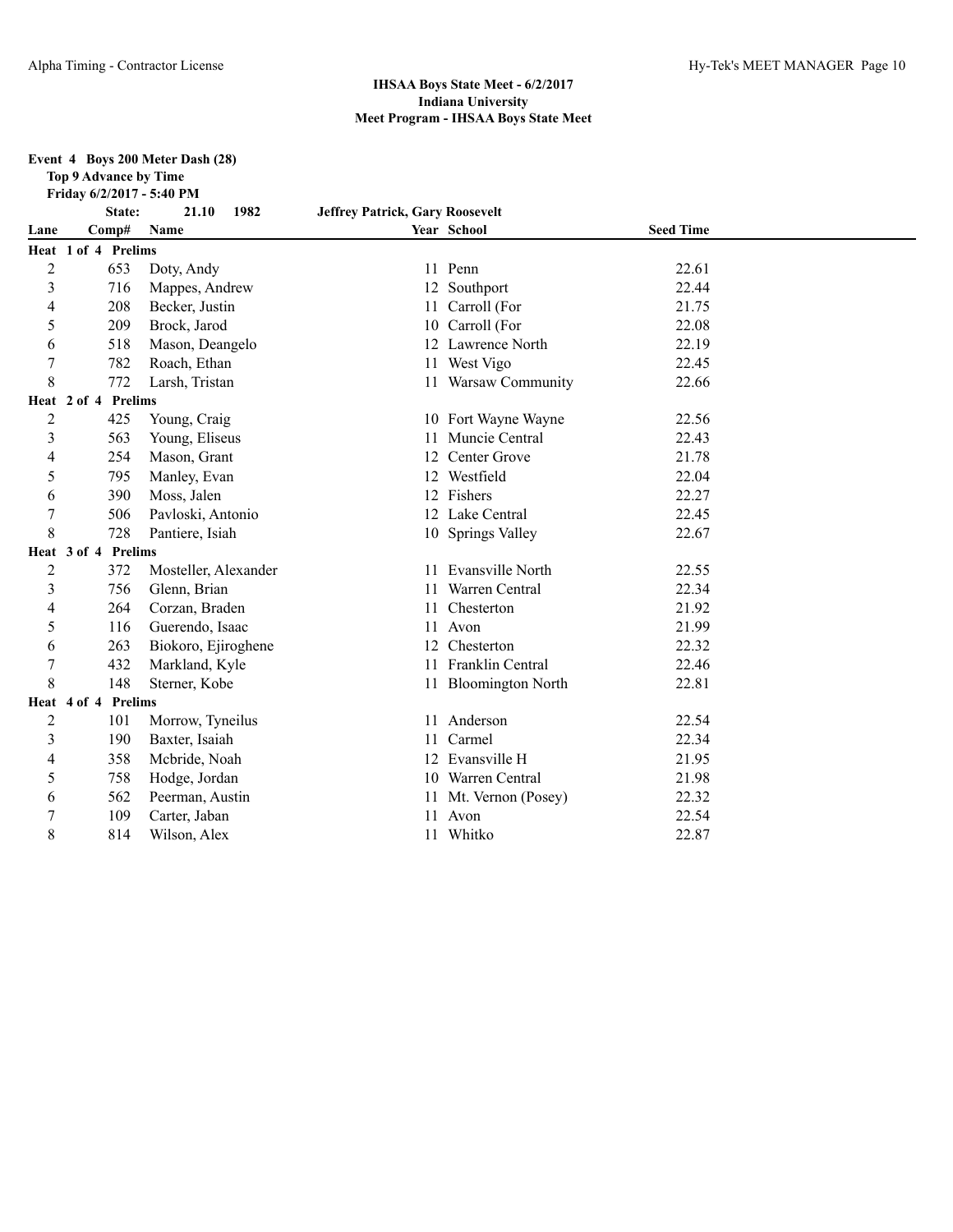#### **Event 5 Boys 1600 Meter Run (27) Friday 6/2/2017 - 6:35 PM**

|                | State:              | 4:03.00<br>2011     | <b>Austin Mudd, Center Grove</b> |                          |                  |  |
|----------------|---------------------|---------------------|----------------------------------|--------------------------|------------------|--|
| Lane           | Comp#               | <b>Name</b>         |                                  | Year School              | <b>Seed Time</b> |  |
| <b>Section</b> | 1 of 1 Timed Finals |                     |                                  |                          |                  |  |
|                | 715                 | Long, Brooks        | 12                               | Southmont                | 4:19.53          |  |
| $\overline{c}$ | 125                 | Goodwin, Justin     |                                  | <b>Barr Reeve</b>        | 4:20.97          |  |
| 3              | 376                 | Schadler, Matthew   |                                  | Evansville R             | 4:14.79          |  |
| 4              | 446                 | Fendel, Gabe        |                                  | <b>Hamilton Sou</b>      | 4:17.12          |  |
| 5              | 690                 | Niederhaus, Justin  |                                  | Princeton Co             | 4:18.81          |  |
| 6              | 236                 | Sawyer, Jackson     | 10                               | Castle                   | 4:19.10          |  |
|                | 783                 | Everetts, Josh      |                                  | 12 Western               | 4:21.20          |  |
| 8              | 645                 | Jones, Parker       |                                  | 12 Pendleton Heights     | 4:21.73          |  |
| 9              | 470                 | Hocker, Cole        |                                  | 10 Indianapolis          | 4:21.91          |  |
| 10             | 516                 | Harris, Kyle        |                                  | 12 Lawrence North        | 4:22.11          |  |
| 11             | 455                 | Watson, Brayden     |                                  | 12 Hamilton Sou          | 4:22.20          |  |
| 12             | 195                 | Grant, Keelan       | 11                               | Carmel                   | 4:22.30          |  |
| 13             | 807                 | Stoltzfus, Richmond |                                  | Westview                 | 4:22.57          |  |
| 14             | 603                 | Hunter, Ian         |                                  | North Centra             | 4:22.78          |  |
| 15             | 211                 | Powers, Cole        | 10                               | Carroll (For             | 4:23.01          |  |
| 16             | 410                 | Hamlin, Jesse       |                                  | 10 Fort Wayne Snider     | 4:23.13          |  |
| 17             | 685                 | Quinones, Dillon    |                                  | 12 Portage               | 4:23.75          |  |
| 18             | 443                 | Pine, Ethan         |                                  | Greenwood Co             | 4:24.24          |  |
| 19             | 304                 | Whitaker, Josh      | 11                               | Crown Point              | 4:24.96          |  |
| 20             | 512                 | Merkel, Dakota      |                                  | 12 LaPorte               | 4:25.30          |  |
| 21             | 159                 | Jack, Gillard       | 9                                | <b>Bloomington South</b> | 4:26.44          |  |
| 22             | 714                 | Vittetow, Kieffer   | 12                               | South Putnam             | 4:26.78          |  |
| 23             | 496                 | Craig, Dalton       |                                  | Jennings County          | 4:27.45          |  |
| 24             | 579                 | Eagleson, Caleb     | 12                               | New Palestine            | 4:27.55          |  |
| 25             | 717                 | Yeend, Nick         |                                  | Southwestern             | 4:28.04          |  |
| 26             | 242                 | Rans, Mitchell      | 10                               | Caston                   | 4:29.29          |  |
| 27             | 769                 | Hernandez, Zebediah |                                  | 10 Warsaw Community      | 4:33.11          |  |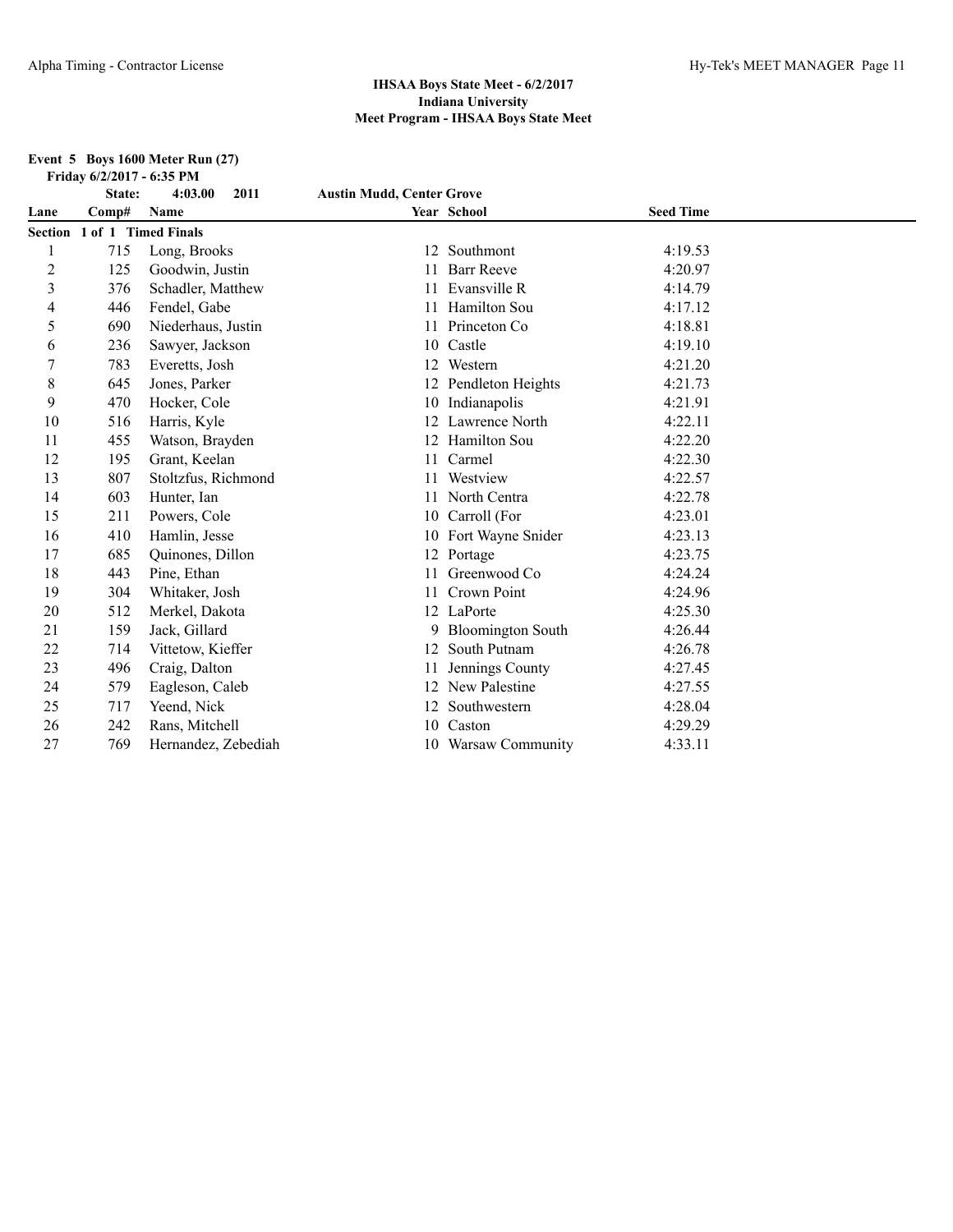## **Event 6 Boys 4x100 Meter Relay (27)**

**Friday 6/2/2017 - 6:45 PM**

|      | <b>State:</b> | 41.02 | 1982 | , Gary Roosevelt                     |                  |
|------|---------------|-------|------|--------------------------------------|------------------|
|      |               |       |      | D Young, J Patrick, G Moore, A Price |                  |
| Lane | Comp#         | Team  |      | Relay                                | <b>Seed Time</b> |
|      |               |       |      |                                      |                  |

|   | Section 1 of 3 Timed Finals  |                               |                               |                               |
|---|------------------------------|-------------------------------|-------------------------------|-------------------------------|
|   | <b>Bloomington North</b>     |                               | A                             | 43.60                         |
|   | 1) $\#138$ Ambrosio, Matt 12 | $2)$ #145 Knight, Isaiah 10   | 3) #142 Howard, Curtis 10     | 4) #148 Sterner, Kobe 11      |
|   | 5) #147 Prather, Cole 11     | $6$ ) #146 Lillard, Kaelen 12 | $7)$ #149 Walters, Graham 10  | 8) #151 Young, Dustin 10      |
| 2 | Fort Wayne South Side        |                               | A                             | 43.36                         |
|   | 1) #413 Davis, Thomas 11     | 2) #415 Hairston, Marcalin 12 | 3) #416 Humphrey, Greg $10$   | 4) #414 Ford, Birt 10         |
|   | 5) #417 Johnson, Dennis $12$ | 6) #842 Ensley, Tyler 12      | 7) #843 Olds, Daniel 10       | 8) #844 Stanley, DJ 09        |
| 3 | <b>Elkhart Central</b>       |                               | A                             | 43.32                         |
|   | 1) #337 Gilbert, Bernard 11  | 2) #347 Webb, JT 12           | $3)$ #340 Johnson, Desmond 11 | 4) #341 Moon, Adam 11         |
|   | 5) #332 Beathea, Jaylen 9    | 6) #338 Harris, Josh 11       | 7) #343 Rocha, Ricardo 10     | 8) #333 Brink, Devin 9        |
| 4 | <b>Hamilton Southeastern</b> |                               | A                             | 43.00                         |
|   | 1) #445 Boyd, Jack 11        | 2) #447 Kunzer, Matthew 11    | $3)$ #452 Phillips, Isaiah 11 | 4) #449 Maxey, Chase 11       |
|   | 5) #450 Norris, Madison 11   | $6)$ #451 Ongeri, Jefney 12   | 7) #448 Malone, Noah 9        | 8) #453 Sweeney, Jackson 11   |
| 5 | Fort Wayne Wayne             |                               | A                             | 43.19                         |
|   | 1) #423 Hill, Ahmaud 12      | $2)$ #425 Young, Craig 10     | 3) #420 Cotton, Patrick 12    | 4) #421 Daniels, Zach 12      |
|   | 5) #419 Adams, Aarik 10      | 6) #849 Allen, John 11        |                               |                               |
| 6 | Castle                       |                               | A                             | 43.32                         |
|   | 1) $\#227$ Burkins, Miles 11 | 2) #230 Clark, Jackson 11     | 3) #239 Smith, Brendon 11     | 4) #232 Higginson, Jadrien 11 |
|   | 5) #238 Slaughter, Trey $12$ | $6)$ #228 Chesebro, Joey 12   | 7) #240 Stilwell, Cole 9      | 8) #241 Weir, Aaron 11        |
| 7 | Northwood                    |                               | A                             | 43.42                         |
|   | 1) $\#631$ Parker, Landon 10 | 2) #632 Pratcher, Terrell 11  | 3) #629 Griffin, Garrett 12   | 4) #635 Yoder, Brayton 11     |
|   | 5) #630 Knight, Taylor $10$  | 6) #633 Shapland, Austin 12   | 7) #636 Yoder, Bronson 10     | 8) #628 Gessinger, Landen 11  |
| 8 | Martinsville                 |                               | A                             | 43.88                         |
|   | 1) #542 Williams, Corbin 11  | $2)$ #538 Hamilton, Zach 10   | 3) #541 Tribby, Colton 12     | 4) #539 Johnson, Jaylin 12    |
|   | 5) #540 O'Hair, Landon 10    | 6) #537 Gorham, JD 10         | 7) #535 Buis, Billy 9         |                               |
| 9 | Silver Creek                 |                               | A                             | 44.25                         |
|   | 1) #705 Hoffman, Bradon 11   | 2) #704 Graf, Jacob 10        | 3) #706 Lukes, Isesis 11      | 4) #703 Gonzalez, Tremaine 11 |
|   | 5) #707 Olinger, Alec 12     | 6) #708 Rodriguez, Kevin 12   | 7) #709 Russell, Brannon 11   | 8) #710 Smith, A.J. 9         |
|   |                              |                               |                               |                               |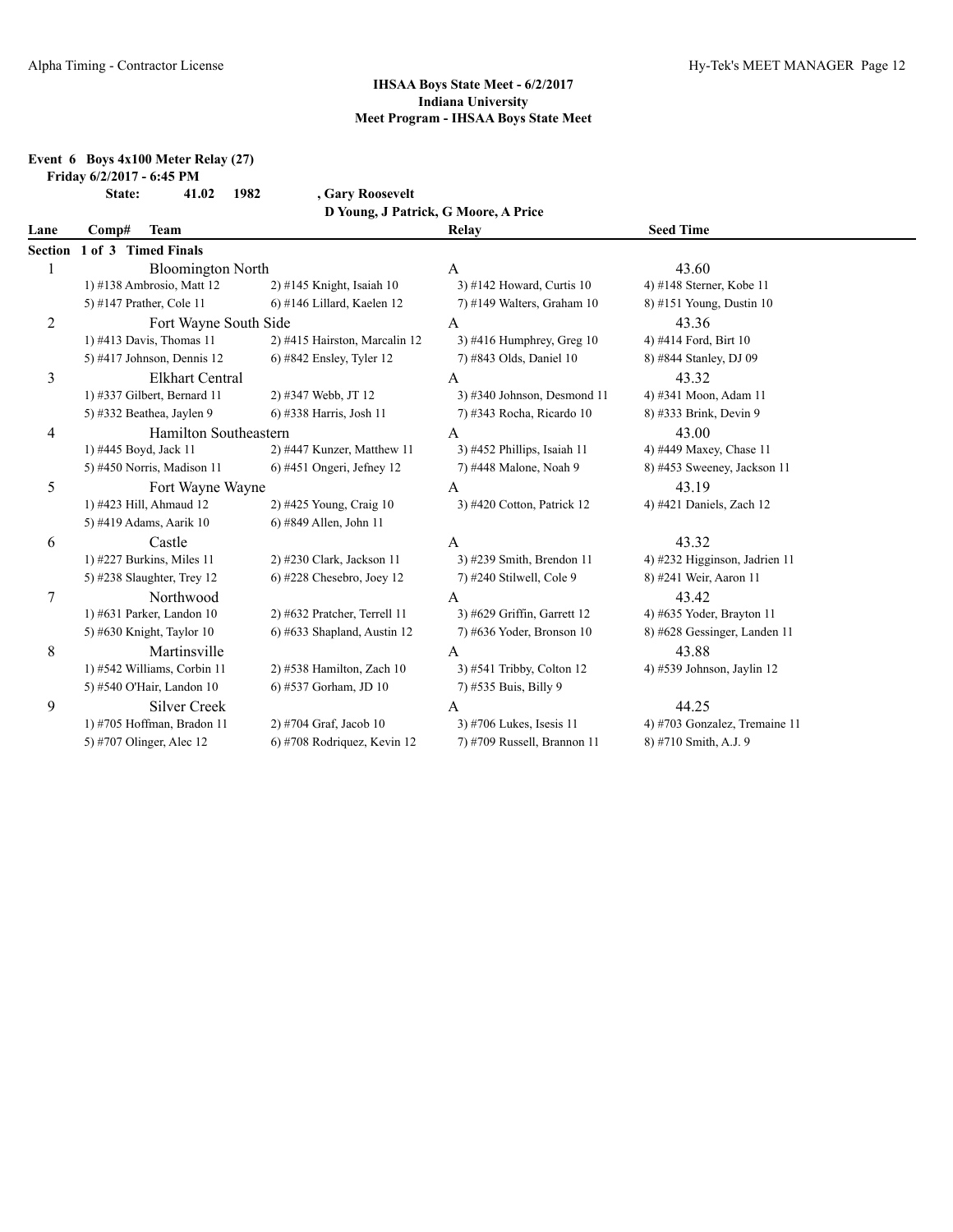#### **Section 2 of 3 Timed Finals...(Event 6 Boys 4x100 Meter Relay (27))**

| 1              | <b>Evansville Central</b>       |                               | A                            | 42.90                           |
|----------------|---------------------------------|-------------------------------|------------------------------|---------------------------------|
|                | 1) #349 Bowman, Jalen 10        | 2) #354 Stewart, Tias 12      | 3) #351 Clark, Robert 10     | 4) #352 Evans, Tor'Jon 9        |
|                | 5) #353 Maggi, Giovanni 11      | $(6)$ #350 Burns, William 10  |                              |                                 |
| $\overline{2}$ | Brownsburg                      |                               | A                            | 42.81                           |
|                | $1)$ #178 Hammond, Jonathan 12  | $2)$ #180 Kirtz, Bryce 10     | 3) #182 Nutall, Leigh 11     | 4) #184 Sumpter-Bey, Shai $10$  |
|                | 5) #181 Marcus, Donovan 9       | $6$ ) #176 Davis, Dequincy 11 | 7) #183 Parker, Jack 11      | 8) #177 Fisher, Trey 10         |
| 3              | Lake Central                    |                               | A                            | 42.75                           |
|                | 1) #501 Benson, Josh 12         | 2) #507 Sellers, Keon 11      | 3) #506 Pavloski, Antonio 12 | 4) #505 Giles, Anthony 12       |
|                | 5) #504 Fort, De'Shaun 10       | 6) #503 DelToro, Alex 10      | 7) #502 Davis, Jack 10       | $8)$ #509 Tribble, Quincy 10    |
| $\overline{4}$ | Pike                            |                               | A                            | 42.65                           |
|                | 1) #663 Adams, Michael 10       | 2) #664 Black, Daryl 11       | 3) #666 Crenshaw, Jaylyn 11  | 4) #674 Shaw, Jarel 12          |
|                | 5) #672 Ray, John 10            | $6$ ) #673 Sanders, Tyrell 9  | 7) #670 Minor, Rahman 12     |                                 |
| 5              | Speedway                        |                               | A                            | 42.71                           |
|                | 1) #720 Fritz, Andrew 12        | 2) #722 Hampton, Desean 12    | 3) #723 Jackson, Sam 11      | 4) #724 Jones, Jacob 12         |
|                | 5) #719 Duke, Derrick 10        | 6) #718 Cepeda, Aaron 9       | 7) #721 Gibson, Marcus 9     | 8) #725 Oruahwo, Iruoghene 11   |
| 6              | Columbus North                  |                               | A                            | 42.72                           |
|                | 1) #283 Bandy, Cortez 11        | 2) #286 Hunter, Damon 11      | 3) #285 Flemmons, Jaylen 11  | 4) #284 Burton, Mitchell 12     |
|                | 5) #287 Jolley, Daveed 9        | $6$ ) #289 Perry, Triston 12  |                              |                                 |
| 7              | Westfield                       |                               | $\mathsf{A}$                 | 42.85                           |
|                | 1) #790 Henson, Dorian 10       | 2) #795 Manley, Evan 12       | 3) #804 Zolto, Chris 12      | 4) #801 Rodgers, Nolan 12       |
|                | 5) #796 McGraw, Owen 10         | 6) #789 Haack, Peyton 12      | 7) #802 Sanburn, Caleb 12    | 8) #803 Wray, Dainon 12         |
| 8              | <b>Fishers</b>                  |                               | A                            | 42.93                           |
|                | 1) #381 Cartagena, AsaSaunee 10 | $2)$ #391 Norton, Benjamin 11 | 3) #395 Syrus, William 11    | 4) #390 Moss, Jalen 12          |
|                | 5) #388 Mabry, Trenton 10       | 6) #383 Kaiser, Hunter 11     | 7) #382 Dumas, Travis 10     | 8) #380 Carrithers, Nicholas 10 |
| 9              | Warsaw Community                |                               | A                            | 42.93                           |
|                | 1) #770 Kilburn, Rane 12        | $2)$ #774 McGarvey, Will 11   | 3) #777 Wade, Alijah 10      | 4) #772 Larsh, Tristan 11       |
|                | 5) #768 Garner, Bryce 10        | 6) #775 Miller, Kendal 11     | 7) #776 Street, D'Andre 12   | $8)$ #766 Alberson, Trevor 10   |
|                |                                 |                               |                              |                                 |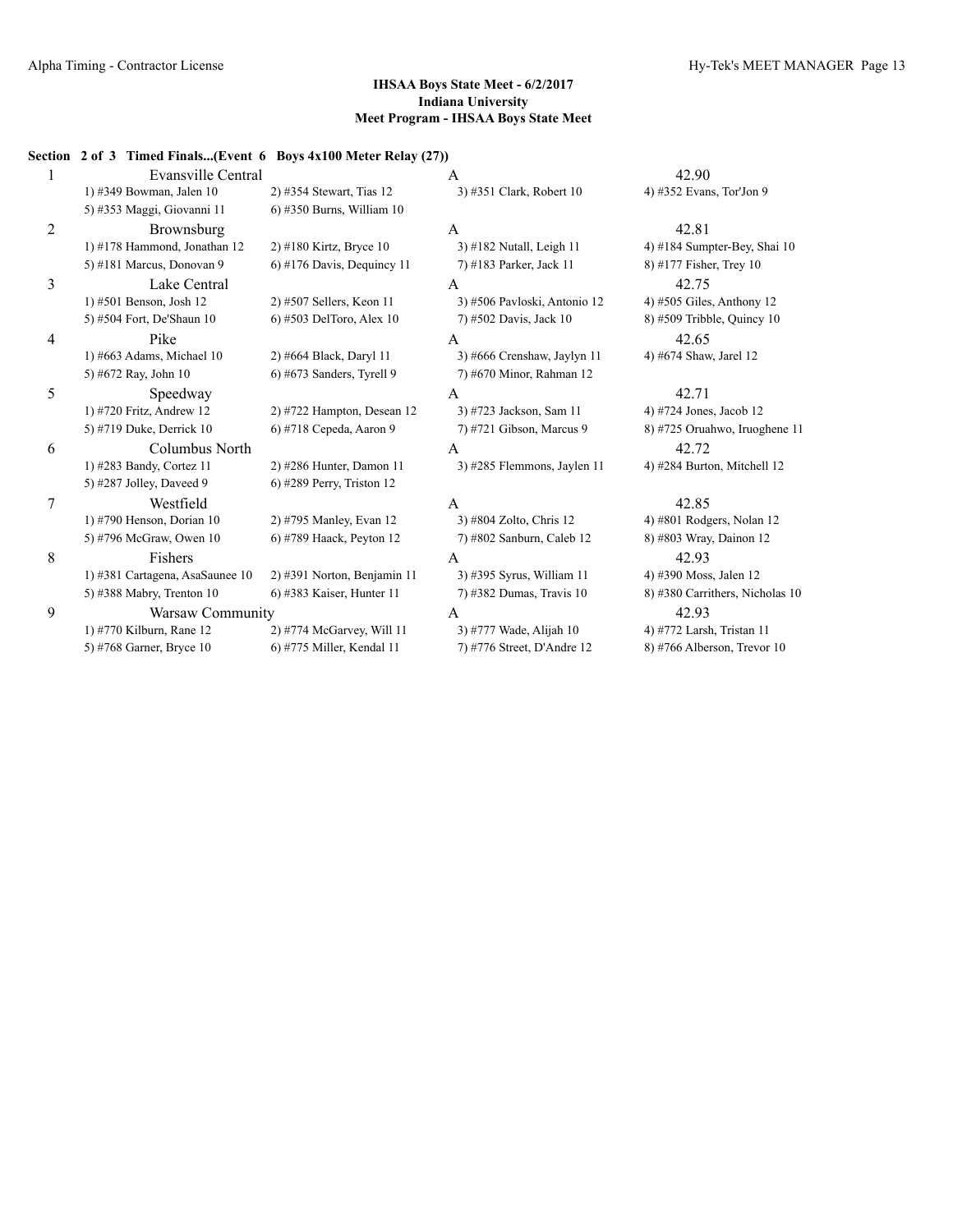#### **Section 3 of 3 Timed Finals...(Event 6 Boys 4x100 Meter Relay (27))**

| 1              | <b>Ben Davis</b>               |                                 | A                               | 42.49                         |
|----------------|--------------------------------|---------------------------------|---------------------------------|-------------------------------|
|                | 1) #128 Akinniranye, Daniel 12 | 2) #132 Ladd, Julian 12         | 3) #133 Lawal, Jamiu 12         | 4) #136 Thomas, Noah 12       |
|                | 5) #131 Holt, Jaylen 10        | $6$ ) #134 McIntyre, Taivone 10 | 7) #135 Smith, Isaac 9          | 8) #129 Barker, Marcellus 12  |
| $\overline{2}$ | Portage                        |                                 | A                               | 42.26                         |
|                | 1) #680 Finley, Daveon $12$    | $2)$ #681 Gauldin, Elijah 12    | 3) #686 Sanchez, Angel 11       | 4) #683 Milledge, Greg $11$   |
|                | 5) #684 Parker, Laron 12       | 6) #682 Lewis, T'Cori 12        | 7) #687 Streeter, Cecil 10      | 8) #689 Williams, Armon 12    |
| 3              | Carroll (Fort Wayne)           |                                 | A                               | 42.19                         |
|                | 1) #208 Becker, Justin 11      | $2)$ #212 Schmeling, Jordan 12  | 3) #213 Shank, Cameron 11       | 4) #214 Tapp, Connor 12       |
|                | 5) #209 Brock, Jarod 10        | 6) #836 Naylor, Christian       | 7) #837 Novontny, Nicholas 12   | 8) #838 Smith, Spencer 11     |
| 4              | Avon                           |                                 | A                               | 41.44                         |
|                | 1) #109 Carter, Jaban 11       | $2)$ #112 DuPriest, Corey 12    | 3) #116 Guerendo, Isaac 11      | 4) #123 Smith, Christopher 10 |
|                | 5) #120 Molton, Kamryn 10      | 6) #121 Richardson, Raphael 12  | 7) #122 Short, Andrew 12        | $8)$ #117 James, Sampson 10   |
| 5              | Chesterton                     |                                 | A                               | 42.01                         |
|                | 1) #263 Biokoro, Ejiroghene 12 | 2) #264 Corzan, Braden 11       | 3) #265 Corzan, Darren 12       | 4) #271 Razo, Louie 11        |
|                | 5) #267 Harmon, Ryan 12        | $6$ ) #269 Klespies, Ryan 9     | 7) #266 Flores, Phil 12         | 8) #274 Villarreal, Luke 9    |
| 6              | Carmel                         |                                 | A                               | 42.07                         |
|                | 1) #205 Smith, Nick 12         | 2) #191 Brown-Baez, Alex 11     | 3) #207 Walker, Jalen 12        | 4) #200 Lipe, Ryan 12         |
|                | 5) #199 Lipe, Mitch 12         | 6) #203 Rodimel, Jack 11        | 7) #190 Baxter, Isaiah 11       | 8) #192 Clouse, Atticus 11    |
| 7              | Warren Central                 |                                 | $\overline{A}$                  | 42.43                         |
|                | 1) #756 Glenn, Brian 11        | 2) #758 Hodge, Jordan 10        | 3) #764 Sheard, Tyland 12       | 4) #759 Jackson, George 11    |
|                | 5) #762 McCauley, Heru 11      | 6) #763 Price, Elijah 9         | 7) #755 Evans, Roosevelt 12     | 8) #765 Tutsie, Michael 12    |
| 8              | Evansville Harrison            |                                 | A                               | 42.54                         |
|                | 1) #355 Daniels, Ty'Wan 11     | $2)$ #362 Whipple, Trey 10      | 3) #357 Harvey, Elijah 12       | 4) #358 Mebride, Noah 12      |
|                | 5) #359 Nally, Brian 11        | $6$ ) #360 Rogers, Michael 12   | 7) #361 Roos-Williams, Jakeb 12 | 8) #356 Farmer, Robert 12     |
| 9              | Center Grove                   |                                 | A                               | 42.63                         |
|                | 1) #261 Yeast, Russ 12         | 2) #250 Hohlt, Trevor 12        | 3) #256 McCoy, Titus 12         | 4) #254 Mason, Grant 12       |
|                | 5) #244 Boyer, Tyler 12        | 6) #249 Hohlt, Sam 10           | 7) #255 Matheson, Gavin 10      |                               |
|                |                                |                                 |                                 |                               |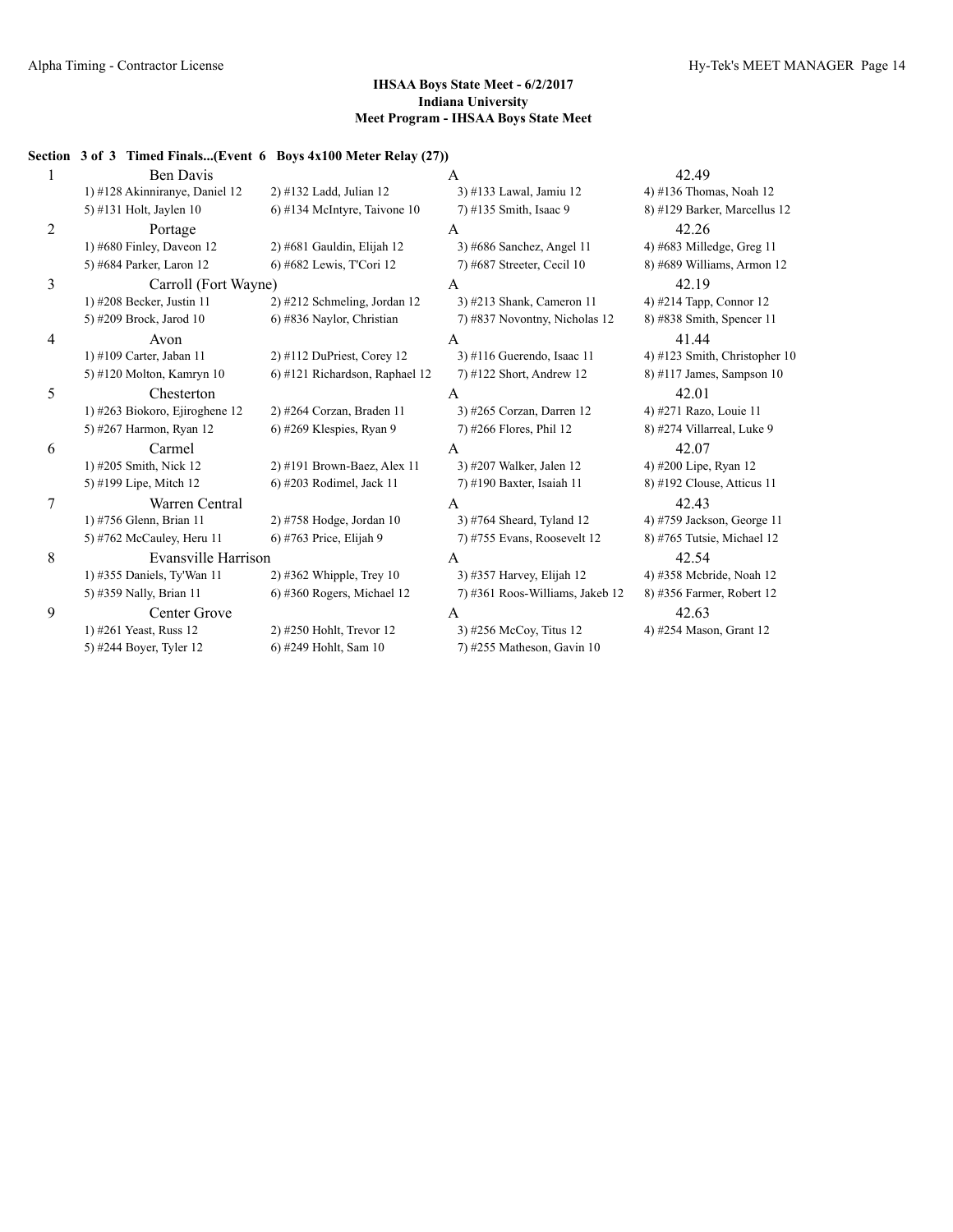#### **Event 7 Boys 400 Meter Dash (27) Friday 6/2/2017 - 7:05 PM**

|                | State:                      | 46.99<br>2002      | David Neville, Merrillville |                          |                  |  |
|----------------|-----------------------------|--------------------|-----------------------------|--------------------------|------------------|--|
| Lane           | Comp#                       | Name               |                             | Year School              | <b>Seed Time</b> |  |
|                | Section 1 of 3 Timed Finals |                    |                             |                          |                  |  |
| 1              | 291                         | Moon, Harold       |                             | 10 Concord               | 51.34            |  |
| $\overline{2}$ | 402                         | Baker, Caleb       |                             | 12 Fort Wayne N          | 50.66            |  |
| 3              | 127                         | Wagner, Micah      |                             | 12 Bedford Nort          | 50.61            |  |
| 4              | 639                         | Johnson, Tahj      | 9                           | Oak Hill                 | 50.52            |  |
| 5              | 627                         | Zuercher, Ben      |                             | 12 Northridge            | 50.54            |  |
| 6              | 365                         | Decoster, Nevin    |                             | 11 Evansville M          | 50.55            |  |
|                | 525                         | Williams, Shammond |                             | 12 Leo                   | 50.64            |  |
| 8              | 143                         | Jones, Will        | 12                          | <b>Bloomington North</b> | 50.87            |  |
| 9              | 738                         | Parker, Dakota     |                             | 11 Tippecanoe Valley     | 51.79            |  |
|                | Section 2 of 3 Timed Finals |                    |                             |                          |                  |  |
|                | 760                         | Jones, Dallace     | 12                          | Warren Central           | 50.34            |  |
| $\overline{c}$ | 233                         | McLean, Noah       | 12                          | Castle                   | 50.23            |  |
| 3              | 469                         | Anderson, Lucian   |                             | Indianapolis             | 49.96            |  |
| 4              | 356                         | Farmer, Robert     |                             | 12 Evansville H          | 49.75            |  |
| 5              | 564                         | Marcus, Matt       |                             | 12 Munster               | 49.76            |  |
| 6              | 113                         | Egunyomi, David    |                             | 12 Avon                  | 49.80            |  |
| 7              | 316                         | Marling, Michael   | 12                          | Delta                    | 50.12            |  |
| 8              | 697                         | Otley, Gabe        | 12                          | Roncalli                 | 50.29            |  |
| 9              | 751                         | Andrews, Jalen     | 12                          | Warren Central           | 50.43            |  |
|                | Section 3 of 3 Timed Finals |                    |                             |                          |                  |  |
|                | 140                         | Dallmann, Antonio  |                             | 11 Bloomington North     | 49.61            |  |
| 2              | 560                         | Lemmons, Brett     |                             | Morgan Township          | 49.37            |  |
| 3              | 610                         | Ware, Isaiah       |                             | 12 North Centra          | 49.16            |  |
| 4              | 111                         | DePriest, Peyton   |                             | 12 Avon                  | 48.93            |  |
| 5              | 592                         | Hardin, James      |                             | 11 Noblesville           | 49.10            |  |
| 6              | 196                         | Gudgel, Spencer    | 11                          | Carmel                   | 49.13            |  |
| 7              | 223                         | Johnson, Sean      |                             | Cascade                  | 49.20            |  |
| 8              | 295                         | Hanlon, Matthew    | 10                          | Crown Point              | 49.42            |  |
| 9              | 826                         | McCullough, David  | 11                          | Zionsville               | 49.70            |  |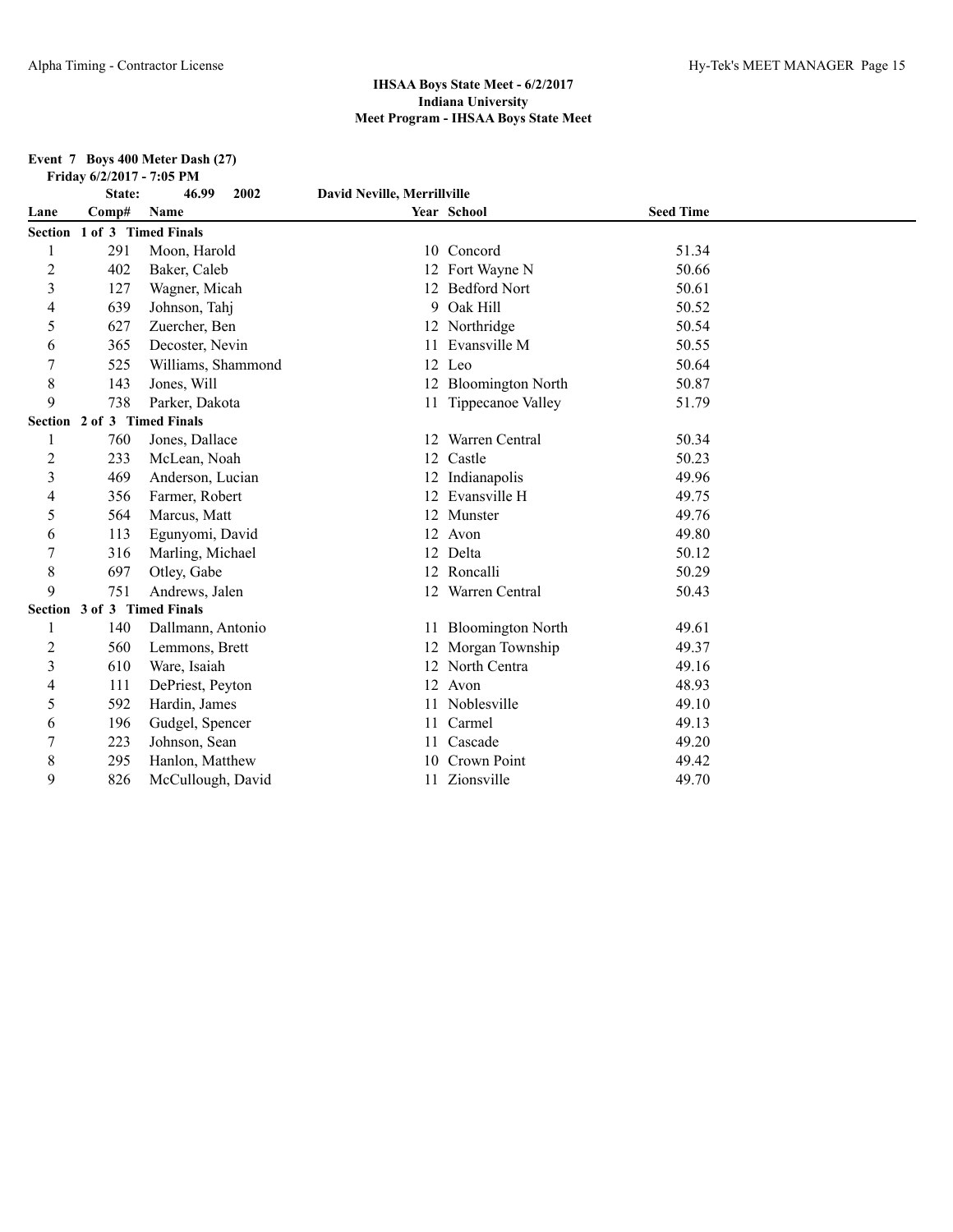#### **Event 8 Boys 300 Meter Hurdles (27) Friday 6/2/2017 - 7:20 PM**

| State: | 36.26<br>2007      |                                                                                   |                    |                                                                                                                                                                                                                                                        |  |
|--------|--------------------|-----------------------------------------------------------------------------------|--------------------|--------------------------------------------------------------------------------------------------------------------------------------------------------------------------------------------------------------------------------------------------------|--|
| Comp#  | Name               |                                                                                   |                    | <b>Seed Time</b>                                                                                                                                                                                                                                       |  |
|        |                    |                                                                                   |                    |                                                                                                                                                                                                                                                        |  |
| 377    | Kitson, Connor     |                                                                                   |                    | 41.43                                                                                                                                                                                                                                                  |  |
| 557    | Mackowicz, Seth    |                                                                                   | Mishawaka          | 40.90                                                                                                                                                                                                                                                  |  |
| 513    | Steder, Ryan       |                                                                                   |                    | 40.24                                                                                                                                                                                                                                                  |  |
| 713    | Burkhart, Steven   |                                                                                   | South Knox         | 39.98                                                                                                                                                                                                                                                  |  |
| 262    | Delaney, Steven    |                                                                                   | Charlestown        | 40.03                                                                                                                                                                                                                                                  |  |
| 655    | Mott, Bailey       |                                                                                   |                    | 40.10                                                                                                                                                                                                                                                  |  |
| 747    | Parks, Kullen      |                                                                                   |                    | 40.37                                                                                                                                                                                                                                                  |  |
| 733    | Hills, Seth        |                                                                                   | <b>Terre Haute</b> | 41.04                                                                                                                                                                                                                                                  |  |
| 495    | Smigel, Nicolas    |                                                                                   | Jeffersonville     | 41.69                                                                                                                                                                                                                                                  |  |
|        |                    |                                                                                   |                    |                                                                                                                                                                                                                                                        |  |
| 754    | Byrdsong, Bryce    |                                                                                   | Warren Central     | 39.79                                                                                                                                                                                                                                                  |  |
| 458    | Snyder, Jacob      | 12                                                                                | Heritage Christian | 39.65                                                                                                                                                                                                                                                  |  |
| 794    | Mamaril, Justin    |                                                                                   | Westfield          | 39.40                                                                                                                                                                                                                                                  |  |
| 614    | Wiggins, Josh      |                                                                                   |                    | 39.33                                                                                                                                                                                                                                                  |  |
| 472    | Sanders, Luke      |                                                                                   | Indianapolis       | 39.34                                                                                                                                                                                                                                                  |  |
| 207    | Walker, Jalen      | 12                                                                                | Carmel             | 39.35                                                                                                                                                                                                                                                  |  |
| 600    | Corbett, Malcolm   |                                                                                   | North Centra       | 39.43                                                                                                                                                                                                                                                  |  |
| 374    | Cunningham, Stacen | 11                                                                                | Evansville R       | 39.72                                                                                                                                                                                                                                                  |  |
| 546    | Brookshire, Kaylin |                                                                                   |                    | 39.82                                                                                                                                                                                                                                                  |  |
|        |                    |                                                                                   |                    |                                                                                                                                                                                                                                                        |  |
| 421    | Daniels, Zach      |                                                                                   |                    | 39.29                                                                                                                                                                                                                                                  |  |
| 126    | Wagner, Garrett    |                                                                                   | Batesville         | 39.13                                                                                                                                                                                                                                                  |  |
| 409    | Vaughn, Shaton     |                                                                                   |                    | 38.95                                                                                                                                                                                                                                                  |  |
| 803    | Wray, Dainon       |                                                                                   | Westfield          | 38.64                                                                                                                                                                                                                                                  |  |
| 606    | Maguire, Cole      |                                                                                   | North Centra       | 38.77                                                                                                                                                                                                                                                  |  |
| 250    | Hohlt, Trevor      |                                                                                   | Center Grove       | 38.87                                                                                                                                                                                                                                                  |  |
| 456    | Zappala, Giovanni  |                                                                                   |                    | 39.11                                                                                                                                                                                                                                                  |  |
| 765    | Tutsie, Michael    |                                                                                   | Warren Central     | 39.25                                                                                                                                                                                                                                                  |  |
| 638    | Felger, Dylan      |                                                                                   |                    | 39.30                                                                                                                                                                                                                                                  |  |
|        |                    | 1 of 3 Timed Finals<br>Section 2 of 3 Timed Finals<br>Section 3 of 3 Timed Finals |                    | <b>Bryce Brown, Harrison</b><br>Year School<br>11 Fairfield<br>11 LaPorte<br>10<br>12 Penn<br>12 Valparaiso<br>12<br>12<br>12<br>12 North Posey<br>12<br>12 Merrillville<br>12 Fort Wayne Wayne<br>11 Fort Wayne N<br>12<br>Harrison (We<br>11 Norwell |  |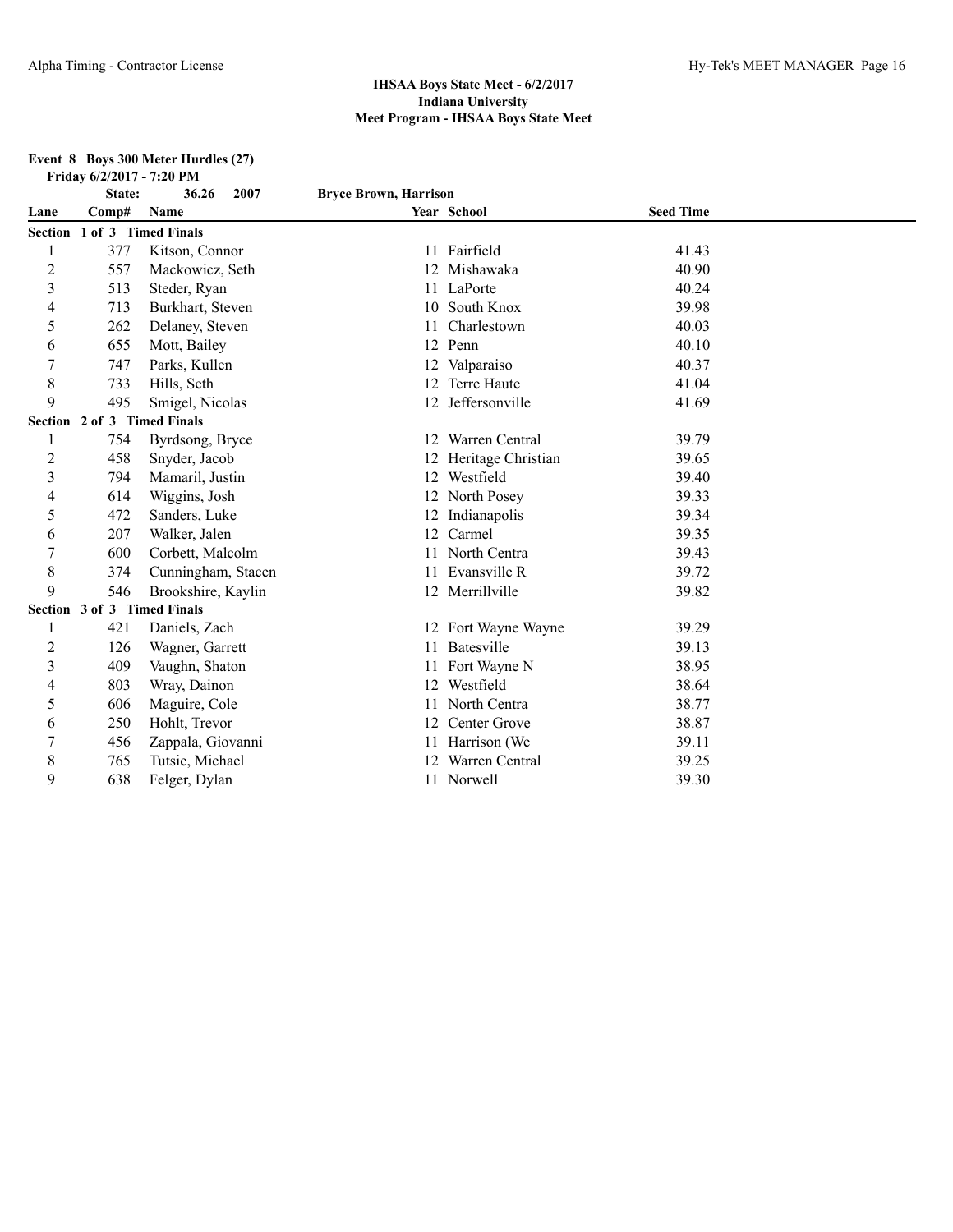#### **Event 9 Boys 800 Meter Run (27) Friday 6/2/2017 - 7:45 PM**

|         | State:                      | 1:49.25<br>2011       | <b>Austin Mudd, Center Grove</b> |                       |                  |  |
|---------|-----------------------------|-----------------------|----------------------------------|-----------------------|------------------|--|
| Lane    | Comp#                       | Name                  |                                  | Year School           | <b>Seed Time</b> |  |
|         | Section 1 of 2 Timed Finals |                       |                                  |                       |                  |  |
| $3-1A$  | 462                         | Chesterman, Elijah    |                                  | 12 Huntington North   | 1:57.52          |  |
| $6-1B$  | 605                         | Lough, Jacob          | 11                               | North Centra          | 1:58.09          |  |
| $9-1C$  | 602                         | Faler, Adam           | 12                               | North Centra          | 1:58.31          |  |
| $12-1D$ | 379                         | Willard, Brady        |                                  | 12 Fairfield          | 1:58.85          |  |
| $1-2A$  | 570                         | Taylor, Shon          |                                  | 12 New Albany         | 1:57.32          |  |
| $4-2B$  | 363                         | White, Jeremiah       |                                  | 12 Evansville H       | 1:57.74          |  |
| $7-2C$  | 761                         | Liwanag, Fernino kyle |                                  | Warren Central        | 1:58.18          |  |
| $10-2D$ | 536                         | Garrett, Tyler        |                                  | Martinsville          | 1:58.44          |  |
| $13-2F$ | 805                         | Miller, Derek         | 12                               | Westview              | 1:58.86          |  |
| $2-3A$  | 779                         | Griner, Luke          | 10                               | Wawasee               | 1:57.51          |  |
| $5-3B$  | 731                         | Haley, Thomas         | 12                               | Terre Haute           | 1:57.78          |  |
| $8-3C$  | 175                         | Wyman, Wyatt          |                                  | 11 Brown County       | 1:58.19          |  |
| $11-3D$ | 440                         | Oyer, Zach            |                                  | 12 Goshen             | 1:58.50          |  |
|         | Section 2 of 2 Timed Finals |                       |                                  |                       |                  |  |
| $3-1A$  | 786                         | Bennett, Aaron        | 12                               | Westfield             | 1:55.02          |  |
| $6-1B$  | 197                         | Harris, Trey          | 11                               | Carmel                | 1:55.70          |  |
| $9-1C$  | 437                         | McGaha, Chandler      |                                  | 12 Franklin Community | 1:56.10          |  |
| $12-1D$ | 746                         | Martinez, Carlos      |                                  | 11 Valparaiso         | 1:56.80          |  |
| $1-2A$  | 555                         | Adams, Jacob          | 12                               | Michigan City         | 1:54.60          |  |
| $4-2B$  | 584                         | Voelz, Samuel         | 12                               | New Palestine         | 1:55.09          |  |
| $7-2C$  | 500                         | Tirado, Juan          |                                  | 12 Lafayette Je       | 1:56.00          |  |
| $10-2D$ | 396                         | Werling, Peter        |                                  | 12 Fishers            | 1:56.11          |  |
| $13-2F$ | 688                         | Will, Brandon         |                                  | 12 Portage            | 1:57.00          |  |
| $2-3A$  | 780                         | Curl, Mitchell        |                                  | 10 West Lafayette     | 1:54.97          |  |
| $5-3B$  | 118                         | King, Madison         |                                  | 12 Avon               | 1:55.38          |  |
| $8-3C$  | 645                         | Jones, Parker         |                                  | 12 Pendleton Heights  | 1:56.08          |  |
| $11-3D$ | 376                         | Schadler, Matthew     |                                  | 11 Evansville R       | 1:56.53          |  |
| $14-3F$ | 408                         | Royal, Jalen          |                                  | 12 Fort Wayne N       | 1:57.12          |  |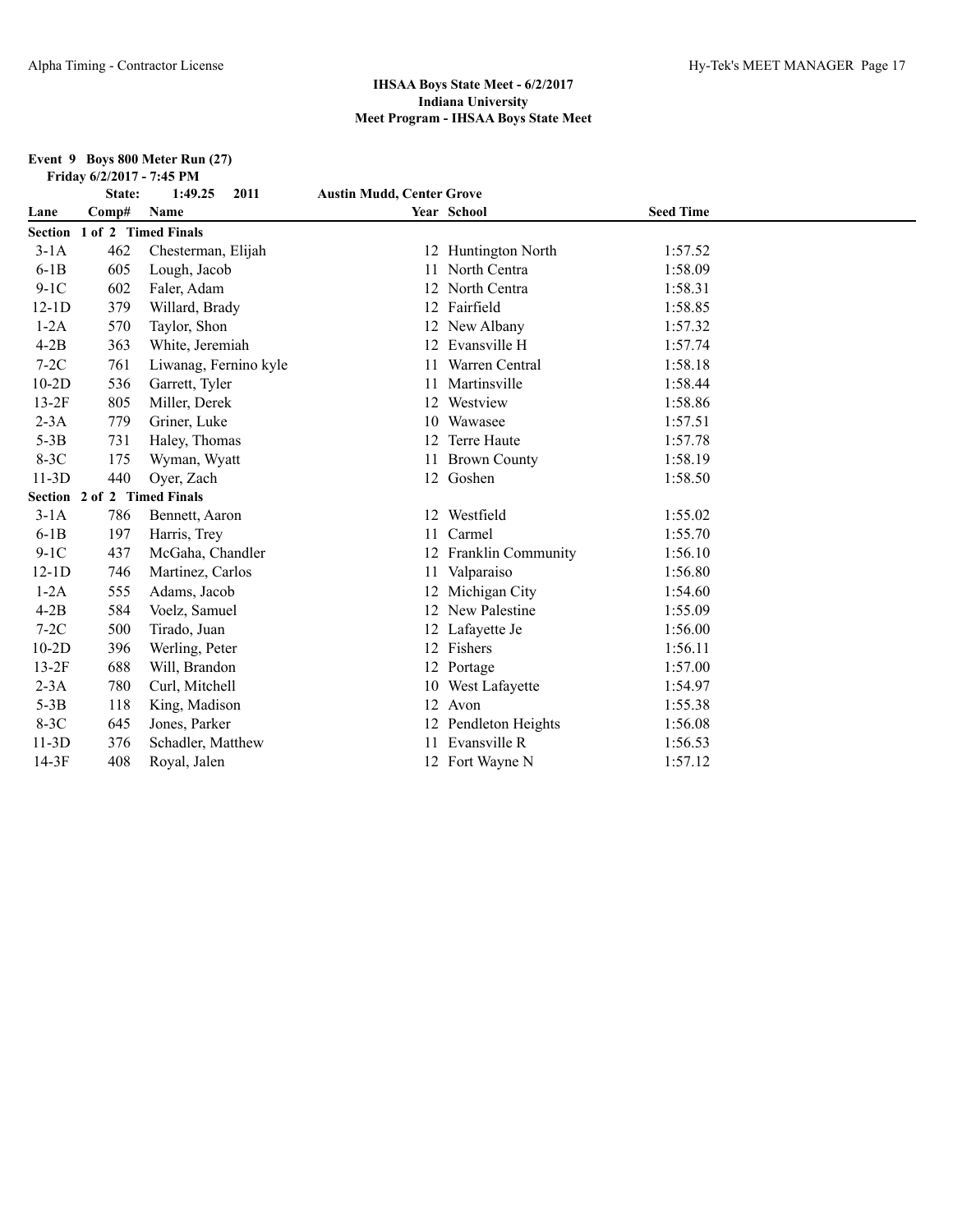#### **Event 10 Boys 3200 Meter Run (27) Friday 6/2/2017 - 8:15 PM**

|                | State:                      | 8:51.15<br>2012     | <b>Futsum Zienasellassie, North Central</b> |                          |                  |  |
|----------------|-----------------------------|---------------------|---------------------------------------------|--------------------------|------------------|--|
| Lane           | Comp#                       | Name                |                                             | Year School              | <b>Seed Time</b> |  |
|                | Section 1 of 1 Timed Finals |                     |                                             |                          |                  |  |
| 1              | 527                         | Fleming, Alec       |                                             | 11 Lowell                | 9:13.60          |  |
| $\overline{2}$ | 543                         | Persin, Will        | 11                                          | McCutcheon               | 9:13.97          |  |
| 3              | 712                         | McIntire, Bailey    |                                             | South Adams              | 9:10.42          |  |
| 4              | 454                         | Wagoner, Ben        | 12                                          | Hamilton Sou             | 9:10.93          |  |
| 5              | 641                         | Eckstein, Curtis    |                                             | Oldenburg Academy        | 9:11.07          |  |
| 6              | 201                         | Miller, Ben         | 11                                          | Carmel                   | 9:13.35          |  |
|                | 594                         | Hoffman, Eric       |                                             | Noblesville              | 9:14.83          |  |
| 8              | 268                         | Kintzele, Jake      | 11                                          | Chesterton               | 9:16.86          |  |
| 9              | 807                         | Stoltzfus, Richmond |                                             | Westview                 | 9:17.90          |  |
| 10             | 393                         | Roth, Joshua        | 12                                          | Fishers                  | 9:19.58          |  |
| 11             | 276                         | Stidam, Skylar      |                                             | Christian Ac             | 9:21.23          |  |
| 12             | 526                         | Boyer, Hunter       |                                             | 12 Lowell                | 9:22.45          |  |
| 13             | 386                         | Kuhn, Samuel        |                                             | 11 Fishers               | 9:24.17          |  |
| 14             | 661                         | Graham, Marcus      |                                             | Perry Central            | 9:24.18          |  |
| 15             | 808                         | Yoder, Matthew      | 11                                          | Westview                 | 9:24.69          |  |
| 16             | 162                         | Shaw, Ian           | 10                                          | <b>Bloomington South</b> | 9:27.29          |  |
| 17             | 327                         | Haskett, Austin     |                                             | 10 Edgewood              | 9:27.84          |  |
| 18             | 603                         | Hunter, Ian         |                                             | North Centra             | 9:28.87          |  |
| 19             | 168                         | Urban, Joshua       |                                             | <b>Brebeuf Jesuit</b>    | 9:29.81          |  |
| 20             | 729                         | Simpson, Leo        | 11                                          | Tell City                | 9:30.73          |  |
| 21             | 711                         | Stephens, Cameron   | 12                                          | <b>Silver Creek</b>      | 9:31.62          |  |
| 22             | 649                         | Upton, Luke         |                                             | 10 Pendleton Heights     | 9:33.80          |  |
| 23             | 695                         | Rohr, Thomas        |                                             | 11 Rochester Co.         | 9:39.23          |  |
| 24             | 378                         | Miller, Landon      |                                             | 12 Fairfield             | 9:40.44          |  |
| 25             | 282                         | Allen, Charlie      |                                             | Columbus North           | 9:40.92          |  |
| 26             | 783                         | Everetts, Josh      |                                             | Western                  | 9:43.48          |  |
| 27             | 698                         | Perkins, Nicholas   |                                             | 10 Roncalli              | 9:54.64          |  |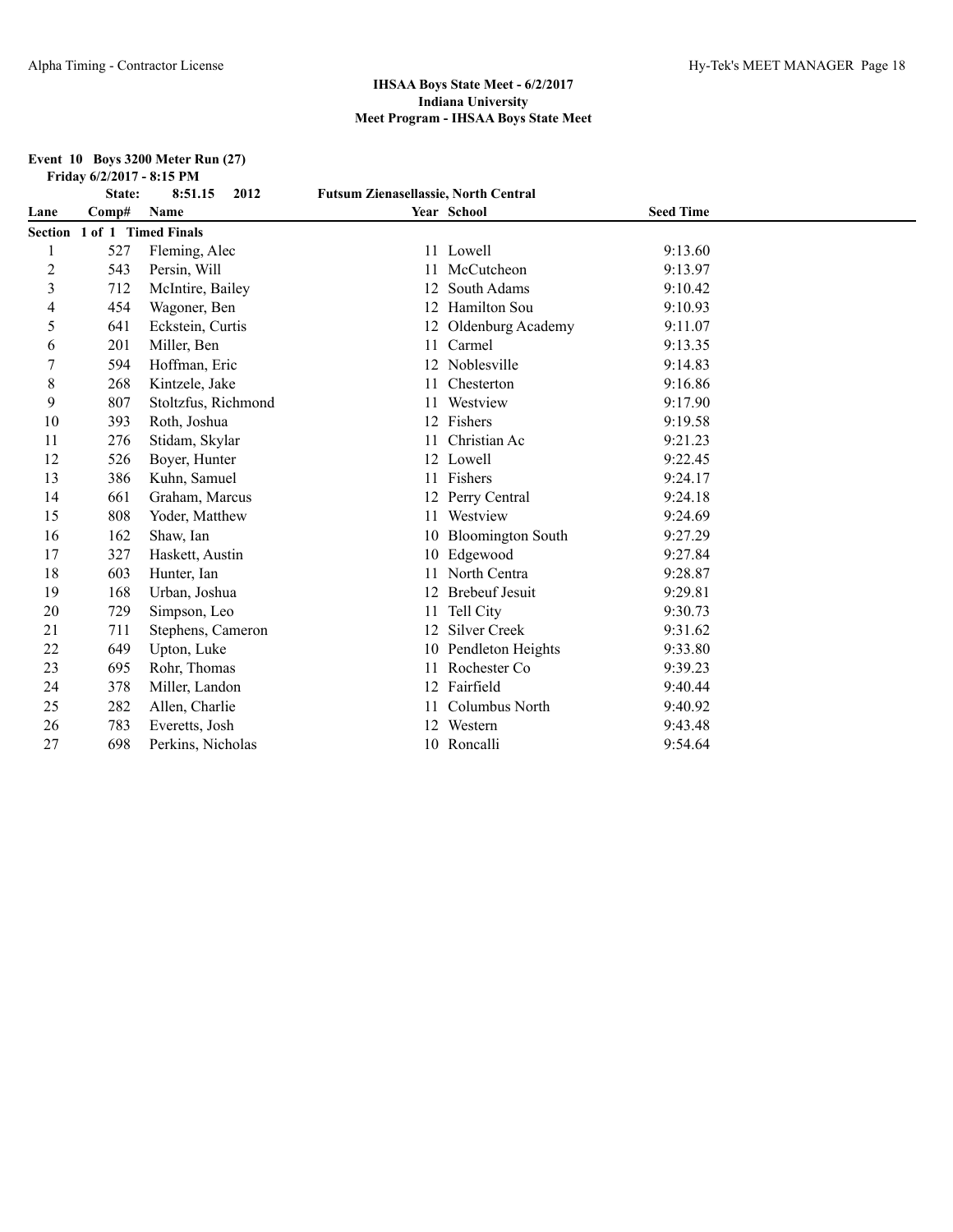**Event 11 Boys 4x400 Meter Relay (27)**

**Friday 6/2/2017 - 8:30 PM**

**State: 3:13.66 1980 , Gary West Side K Carter, C Peterson, W Monogan, S Burnett**

| Lane    | Team<br>Comp#                   |                                 | Relay                         | <b>Seed Time</b>              |  |
|---------|---------------------------------|---------------------------------|-------------------------------|-------------------------------|--|
| Section | 1 of 3 Timed Finals             |                                 |                               |                               |  |
|         | Warsaw Community                |                                 | A                             | 3:25.99                       |  |
|         | 1) #770 Kilburn, Rane 12        | $2)$ #776 Street, D'Andre 12    | 3) #773 Lemon, Ridley 11      | 4) #777 Wade, Alijah 10       |  |
|         | 5) #771 Larsh, Keagan 9         | $6$ ) #767 Brennan, Riley 12    | 7) #772 Larsh, Tristan 11     | 8) #778 Williamson, Eric 11   |  |
| 2       | Jasper                          |                                 | A                             | 3:25.90                       |  |
|         | 1) #485 Mehringer, Noah 12      | 2) #479 Backer, Chris 11        | 3) #487 Milligan, Reece $10$  | 4) #489 Prange, Elliot 12     |  |
|         | 5) #480 Backer, Tristan 11      | 6) #482 Kaiser, Corbin 12       | 7) #484 Kilian, Cale 12       | 8) #491 Watson, Zach 10       |  |
| 3       | Fort Wayne South Side           |                                 | A                             | 3:25.78                       |  |
|         | 1) #411 Bagley, Quantavious 11  | 2) #412 Book, Quantesse 12      | $3)$ #417 Johnson, Dennis 12  | 4) #418 McGraw, Bacarri 10    |  |
|         | 5) #845 Gomez, Earl 10          | 6) #846 Hilliard, Ny'andelo 12  | 7) #847 Long, Kaiden 09       | 8) #848 Winborn, Aric 10      |  |
| 4       | Evansville North                |                                 | A                             | 3:24.66                       |  |
|         | 1) #373 Powell, Austin 12       | 2) #368 Coane, Shawn 12         | 3) #369 Hale, Drew 10         | 4) #370 Jackson, Nathaniel 11 |  |
|         | 5) #371 Lashbrook, Cameron 11   | 6) #372 Mosteller, Alexander 11 | $(7)$ #367 Butler, Jaydiss 11 |                               |  |
| 5       | Fort Wayne Wayne                |                                 | A                             | 3:24.86                       |  |
|         | 1) #419 Adams, Aarik 10         | 2) #421 Daniels, Zach 12        | 3) #422 Hassan, Qamari 12     | 4) #424 Santos, Kevin 9       |  |
|         | 5) #420 Cotton, Patrick 12      | 6) #849 Allen, John 11          | 7) #850 Bennett, Solomon 10   |                               |  |
| 6       | Northridge                      |                                 | A                             | 3:25.54                       |  |
|         | 1) #618 Kauffman, Andrew 12     | 2) #619 Kauffman, Christian 11  | 3) #621 Lackey, Jacob 12      | 4) #627 Zuercher, Ben 12      |  |
|         | 5) #617 Dugle, James 12         | $6$ ) #625 Weaver, Nathan 12    | 7) #626 Zmuda, Isaac 9        | 8) #623 Riffell, Logan 12     |  |
| 7       | Castle                          |                                 | A                             | 3:25.96                       |  |
|         | 1) #232 Higginson, Jadrien 11   | 2) #233 McLean, Noah 12         | 3) #239 Smith, Brendon 11     | 4) #236 Sawyer, Jackson $10$  |  |
|         | 5) #234 Monroe, Kaden 9         | $(6)$ #227 Burkins, Miles 11    | 7) #226 Brown, Logan 11       | 8) #241 Weir, Aaron 11        |  |
| 8       | Penn                            |                                 | A                             | 3:27.68                       |  |
|         | 1) #652 Cook, Elijah 12         | 2) #657 Ohlson, John 12         | 3) #658 Shail, Colton 11      | 4) #656 Mott, Collin 10       |  |
|         | 5) #651 Brady, Drew 12          | 6) #655 Mott, Bailey 12         | 7) #654 Hurn, Hayden 11       | 8) #659 Smith, Riley 12       |  |
| 9       | Edgewood                        |                                 | A                             | 3:27.88                       |  |
|         | 1) #324 Cottingham, Harrison 12 | $2)$ #322 Aydelott, Denver 12   | 3) #329 McGlothlin, Tyler 12  | 4) #328 McGlothlin, John 9    |  |
|         | 5) #326 Hall, Cole 11           | $6$ ) #325 Doering, Izaiah 9    | 7) #330 Michael, Alex 12      | 8) #331 Strickland, Tyler 11  |  |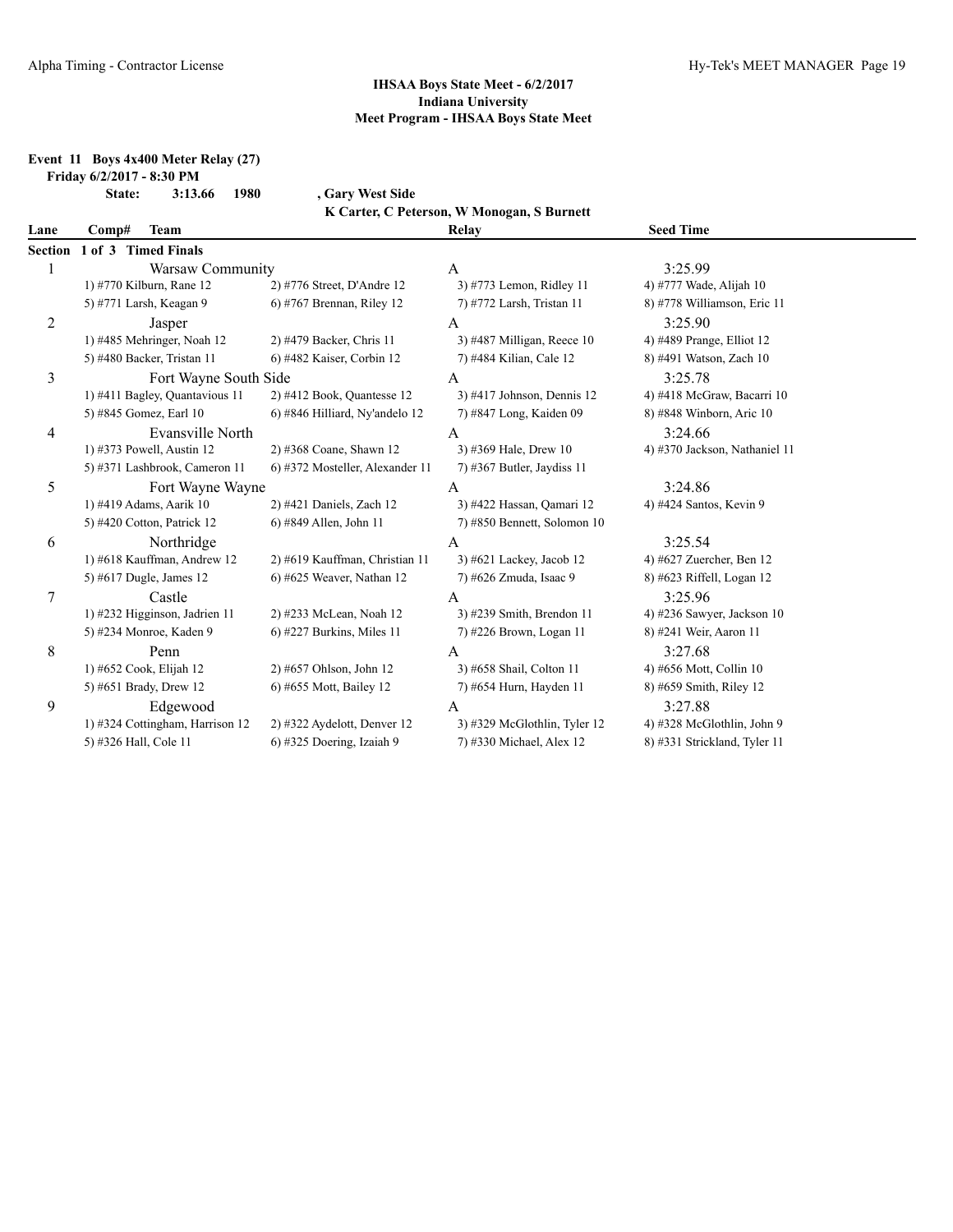#### **Section 2 of 3 Timed Finals...(Event 11 Boys 4x400 Meter Relay (27))**

| $\mathbf{1}$   | Merrillville                   |                              | $\mathsf{A}$                | 3:24.49       |
|----------------|--------------------------------|------------------------------|-----------------------------|---------------|
|                | 1) #546 Brookshire, Kaylin 12  | $2)$ #547 Golden, Thomas 12  | 3) #552 Sales, Chaz 11      | 4) #551 Robi  |
|                | 5) #550 Ragoo, Rackesh 10      | 6) #545 Bailey, Drew 10      | 7) #548 Henderson, Tyler 11 | 8) #554 Taylo |
| $\overline{c}$ | Chesterton                     |                              | A                           | 3:23.98       |
|                | 1) #263 Biokoro, Ejiroghene 12 | $2)$ #264 Corzan, Braden 11  | 3) #265 Corzan, Darren 12   | 4) #274 Villa |
|                | 5) #271 Razo, Louie 11         | 6) #272 Slatcoff, Ben 9      | 7) #267 Harmon, Ryan 12     | 8) #275 Walt  |
| $\overline{3}$ | Crown Point                    |                              | A                           | 3:23.10       |
|                | 1) #293 Berry, Jacob 12        | $2)$ #294 Garcia, Gabriel 10 | 3) #295 Hanlon, Matthew 10  | 4) #296 Harr  |
|                | 5) #298 Kamstra, Aaron 11      | 6) #301 Ryan, Nick 11        | 7) #304 Whitaker, Josh 11   | 8) #305 Willi |
| $\overline{4}$ | Indianapolis Cathedral         |                              | $\mathsf{A}$                | 3:22.11       |
|                | 1) #469 Anderson, Lucian 12    | 2) #476 Wayne, James 10      | 3) #477 Werner, Pete 12     | 4) #472 Sand  |
|                | 5) #474 Stewart, Garrett 9     | $6)$ #475 Stewart, Gavin 9   | 7) #470 Hocker, Cole 10     | 8) #471 Mear  |
| 5              | Center Grove                   |                              | A                           | 3:22.60       |
|                | 1) #249 Hohlt, Sam 10          | 2) #244 Boyer, Tyler 12      | 3) #250 Hohlt, Trevor 12    | 4) #247 Fleer |
|                | 5) #243 Bontrager, Logan 12    | 6) #254 Mason, Grant 12      | 7) #256 McCoy, Titus 12     | 8) #261 Yeas  |
| 6              | <b>Bloomington North</b>       |                              | $\mathsf{A}$                | 3:22.98       |
|                | $1)$ #145 Knight, Isaiah 10    | 2) #148 Sterner, Kobe 11     | 3) #143 Jones, Will 12      | 4) #140 Dallı |
|                | 5) #144 Kase, Michael 12       | $6)$ #138 Ambrosio, Matt 12  | $7)$ #141 Fowler, Jacob 12  | 8) #150 Warr  |
| 7              | Terre Haute South Vigo         |                              | $\mathsf{A}$                | 3:24.14       |
|                | 1) #733 Hills, Seth 12         | $2)$ #731 Haley, Thomas 12   | 3) #735 Kline, Carson 11    | 4) #736 Price |
|                | 5) #737 Stadler, Alex 12       |                              |                             |               |
| 8              | Fort Wayne Northrop            |                              | A                           | 3:24.50       |
|                | 1) #406 Clibon, Tyler 11       | $2)$ #404 Bayne, Conner 10   | 3) #408 Royal, Jalen 12     | 4) #409 Vaug  |
|                | 5) #407 Derickson, Nick 11     | 6) #405 Brokaw, Jack 10      | 7) #403 Auer, Trstan 12     | 8) #841 Phill |
| 9              | Pike                           |                              | A                           | 3:24.65       |
|                | 1) #667 Glenn, Walter 11       | $2)$ #675 Vincent, Fulton 9  | 3) #676 Young, Andrew 12    | 4) #666 Cren  |
|                | 5) #669 Kone, Morifing $12$    | 6) #674 Shaw, Jarel 12       | 7) #665 Chimbanda, Jonas 11 | 8) #668 Kend  |
|                |                                |                              |                             |               |

4) #551 Robinson, Darryl 12 1 8) #554 Taylor, Nigel 10 4) #274 Villarreal, Luke 9 8) #275 Walton, Kyle 12  $10 \qquad 4$  #296 Harrell, DaQuan 12 8) #305 Williams, Chaqwan 9 4) #472 Sanders, Luke 12 8) #471 Means, Shiloh 9 4) #247 Fleener, Matt 11 8) #261 Yeast, Russ 12 4) #140 Dallmann, Antonio 11 8) #150 Warren, Drew 11 4) #736 Price, Dylan 12

4) #409 Vaughn, Shaton 11 8) #841 Phillips, Jayce 09 4) #666 Crenshaw, Jaylyn 11 11 8) #668 Kendrick, Keith 11